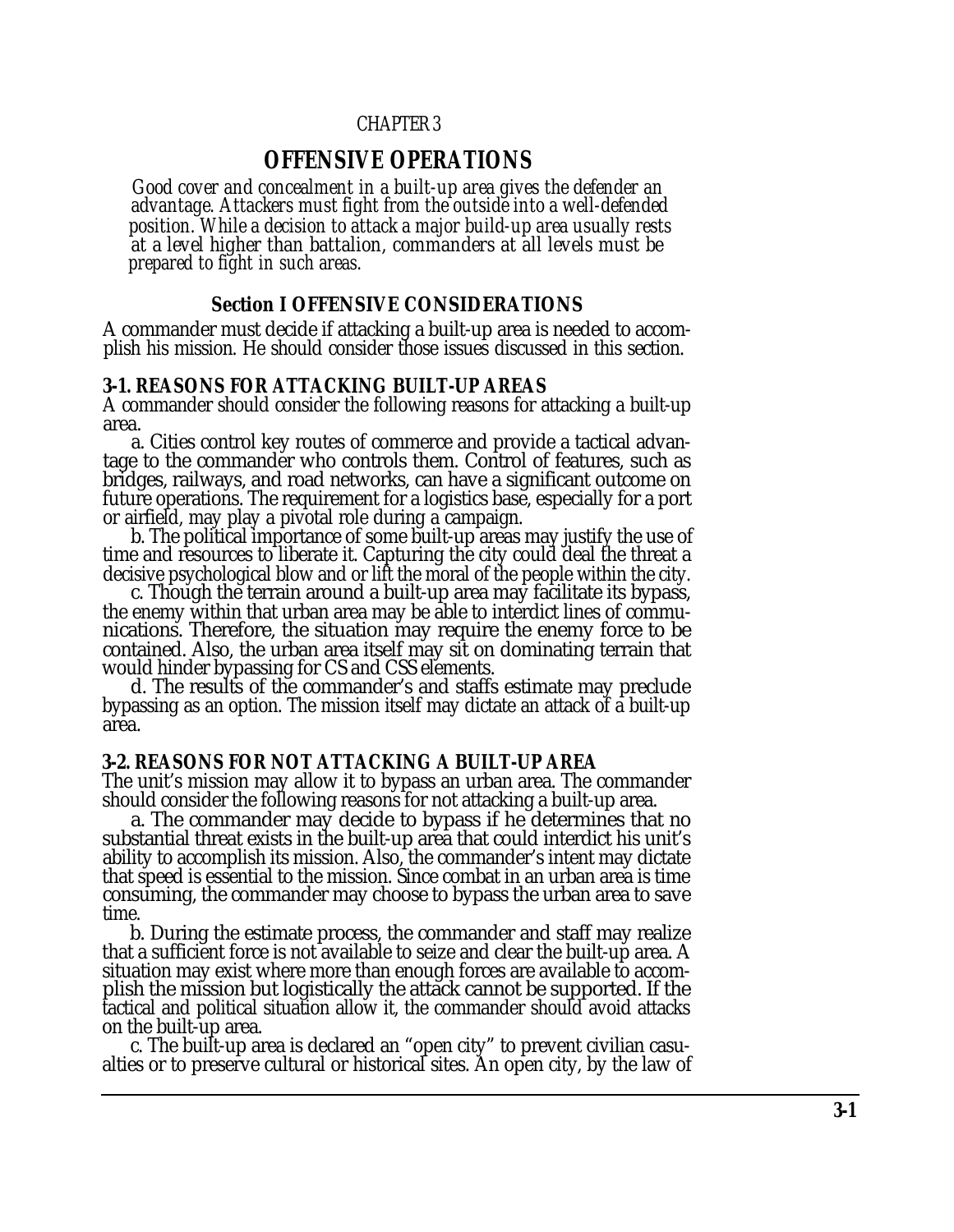land warfare, is a city that cannot be defended or attacked. The defender must immediately evacuate the open city and cannot distribute weapons to the city's inhabitants. The attacker assumes administrative control of the city and must treat its citizens as noncombatants in an occupied country.

# **Section II. CHARACTERISTICS OF OFFENSIVE OPERATIONS IN A BUILT-UP AREA**

Offensive operations in urban areas are based on offensive doctrine modified to conform to the area. Urban combat also imposes a number of demands that are different from ordinary field conditions such as problems with troop requirements, maneuver, and use of equipment. As with all offensive operations, the commander must retain his ability to fix and maneuver against enemy positions.

#### **3-3. TROOP REQUIREMENTS**

Due to the nature of combat in built-up areas, more troops are normally needed than in other combat situations. This is mainly due to the requirement to clear buildings in a given zone or objective, refuge control, and the possible increase in the number of friendly casualties.

a. Because of the need to clear buildings and provide security for forces in the attack, the number of troops required to accomplish an offensive mission will be much greater. Some forces must be left behind in a building once it has been cleared to prevent enemy forces from repositioning on or counterattacking friendly forces.

b. Commanders must also consider the soldiers' fatigue. Room clearing techniques are highly physical and will quickly tire a force. Commanders must plan for the relief of their forces before they reach the point of exhaustion.

c. Additional forces may be needed to control the civilians in the built-up area. These forces must protect civilians, provide first aid, and prevent them from interfering with the tactical plan.

d. Fighting in a built-up area normally results in a greater number of friendly casualties than does conventional fighting. The ability to see the enemy is fleeting and confined to very short ranges compared to ordinary field combat. Fratricide can become a serious problem and must be addressed in detail by the commander. Evacuating casualties from the MOUT environment also presents a problem.

#### **3-4. MANEUVER**

Combat operations in a built-up area have a slower pace and tempo, and an increase in methodical, synchronized missions. Unlike open terrain, commanders cannot maneuver quickly due to the close, dense environment. Clearing buildings and looking for antiarmor ambushes degrade speed, thus increasing the duration of enemy contact. Due to the dense environment and the restricted ability to use all available weapon systems, synchronization of combat power will be one of the commander's main challenges.

#### **3-5. USE OF EQUIPMENT**

Commanders attacking a built-up area must recognize some important limitations in the use of available assets.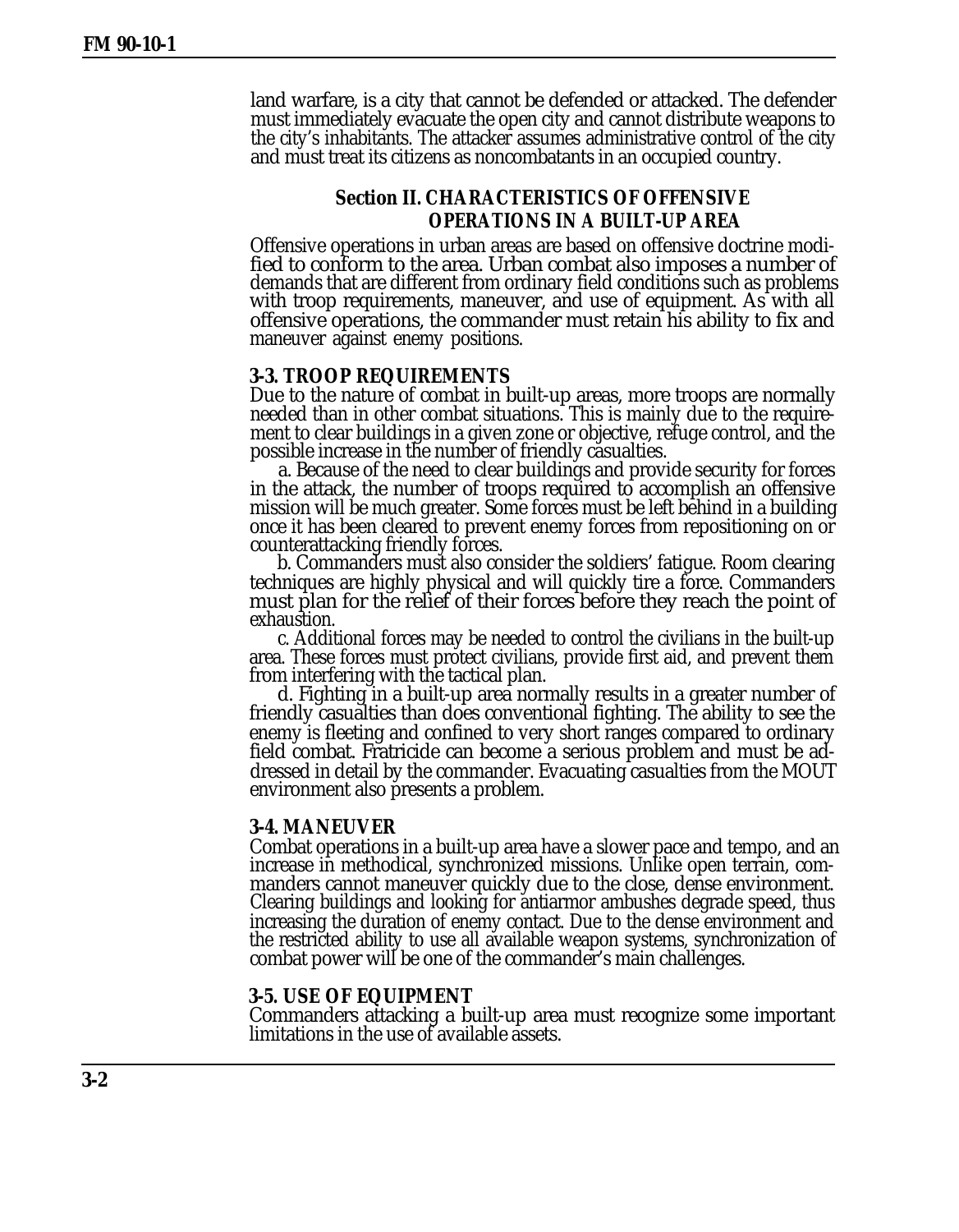a. Normally, the use of indirect fires is much more restricted in built-up areas than in open terrain. Consideration must be given to the effects of the indirect fire on the urban area and the civilian population. When indirect fires are authorized, they must be fired in greater mass to achieve the desired effect. The rubbling caused by massive preparatory indirect fires will adversely affect a unit's maneuvers later on in the attack.

b. Communications equipment may not function properly because of the massive construction of buildings and the environment. More graphic control measures and understanding of the commander's intent at all levels become even more important to mission accomplishment.

c. The commander and his staff must consider the effect city lights, fires, and background illumination have on night vision devices. These elements "white out" NVGs and make thermal imagery identification difficult.

### **Section III. TYPES OF OFFENSIVE OPERATIONS**

Offensive operations in a built-up area are planned and implemented based on the factors of METT-T and established doctrine. At battalion level, the offense takes the form of either a hasty or deliberate attack. Both the hasty and deliberate attacks are characterized by as much planning, reconnaissance, and coordination as time and the situation permit.

## **3-6. HASTY ATTACK**

Battalions and companies conduct hasty attacks as a result of a movement to contact, a meeting engagement, or a chance contact during a movement; after a successful defense or part of a defense; or in a situation where the unit has the opportunity to attack vulnerable enemy forces. When contact is made with the enemy, the commander immediately deploys; suppresses the enemy; attacks through a gap, flank, or weak point; and reports to his higher commander. The preparation for a hasty attack is similar to that of a deliberate attack, but time and resources are limited to what is available. The hasty attack in a built-up area differs from a hasty attack in open terrain because the close nature of the terrain makes command, control, and communications difficult, Also, massing fires to suppress the enemy maybe difficult.

a. In built-up areas, incomplete intelligence and concealment may require the maneuver unit to move through, rather than around, the friendly unit fixing the enemy in place. Control and coordination become important to reduce congestion at the edges of the built-up area.

b. On-order missions, be-prepared missions, or fragmentary orders may be given to a force conducting a hasty attack so it can react to a contingency once its objective is secured.

### **3-7. DELIBERATE ATTACK**

A deliberate attack is a fully synchronized operation that employs all available assets against the enemy's defense. It is necessary when enemy positions are well prepared, when the built-up area is large or severely congested, or when the element of surprise is lost. Deliberate attacks are characterized by precise planning based on detailed information, thorough reconnaissance, preparation, and rehearsals.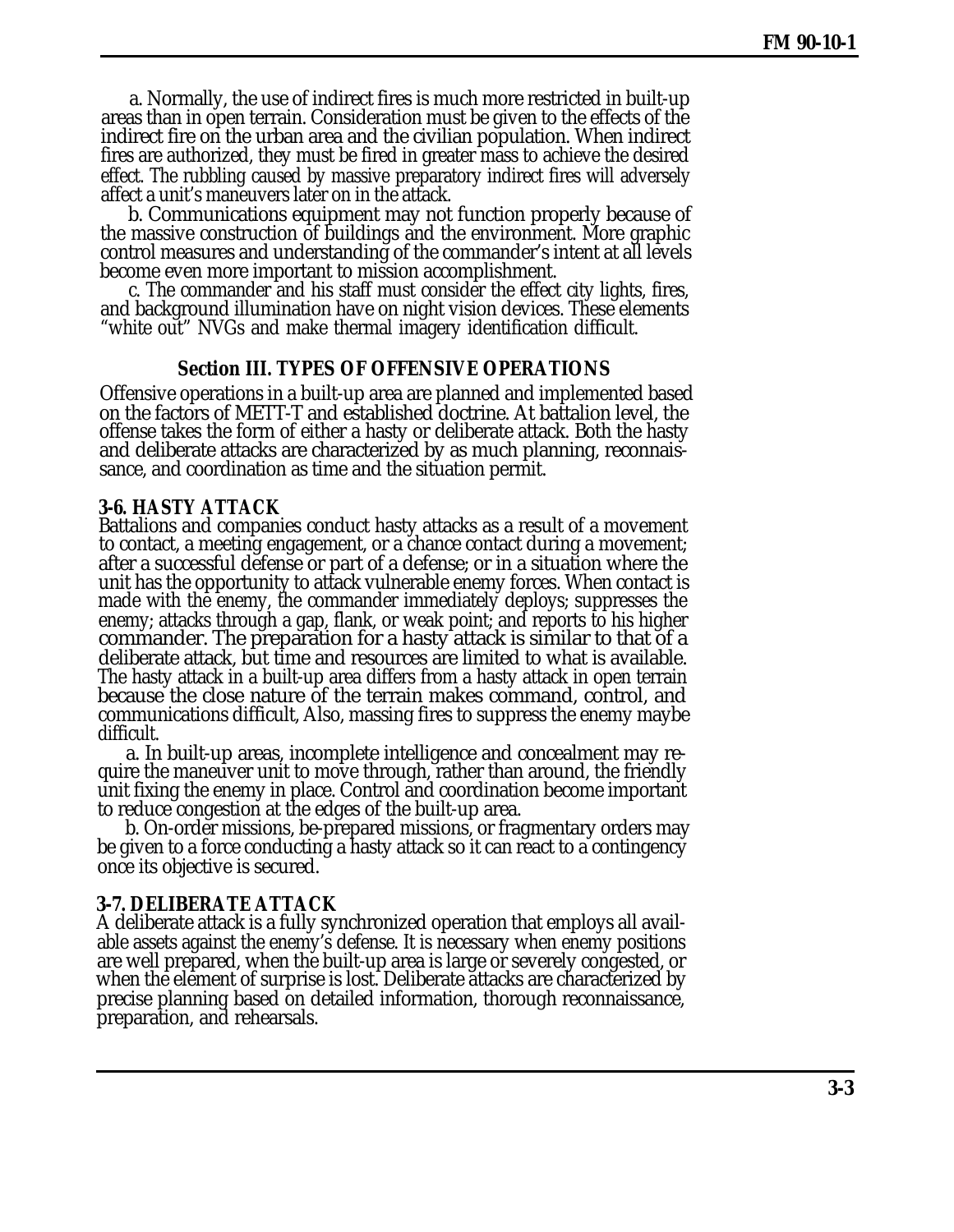Given the nature of urban terrain, the deliberate attack of a built-up area is similar to the techniques employed in assaulting a strong point. Attacking the enemy's main strength is avoided and combat power is focused on the weakest point of his defense. A deliberate attack of a built-up area is usually conducted in the following phases:

a. **Reconnoiter the Objective.**

b. **Move to the Objective.**

c. **Isolate the Objective.** Isolating the objective involves seizing terrain that dominates the area so that the enemy cannot supply or reinforce its defenders. This step may be taken at the same time as securing a foothold. If isolating the objective is the first step, the following steps should be enacted quickly so that the defender has no time to react (Figure 3-1).



Figure 3-1. Isolation of an area by a battalion task force.

d. **Secure a Foothold.** Securing a foothold involves seizing an intermediate objective that provides cover from enemy fire and a place for attacking troops to enter the built-up area. A foothold is normally one to two city blocks and is an intermediate objective of a company. As the company attacks to secure the foothold, it should be supported by suppressive fire and smoke [\(Figure 3-2\)](#page-4-0).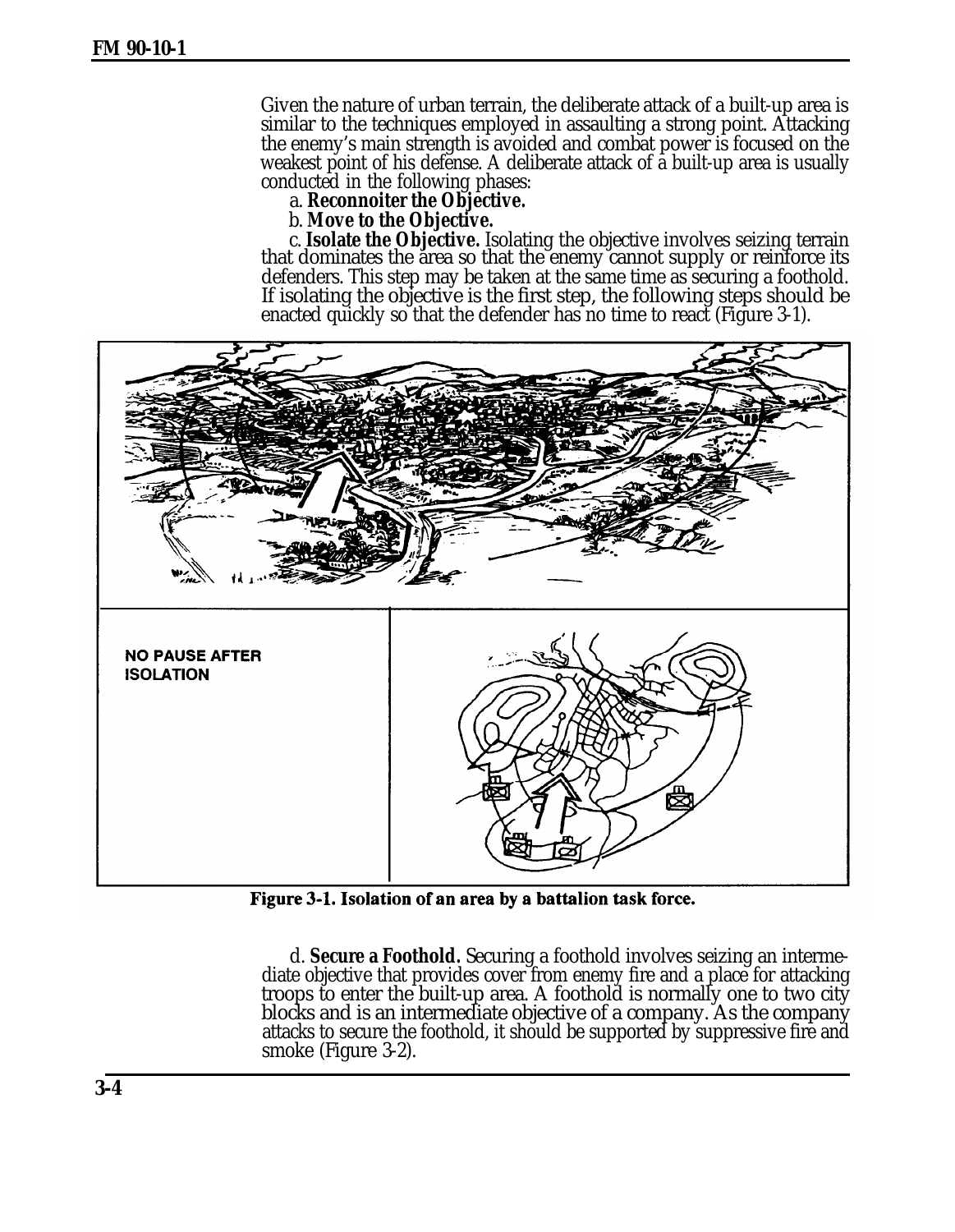<span id="page-4-0"></span>

Figure 3-2. Battalion foothold.

e. **Clear a Built-up Area.** Before determining to what extent the built-up area must be cleared, the factors of METT-T must be considered. The commander may decide to clear only those parts necessary for the success of his mission if—

- An objective must be seized quickly.
- Enemy resistance is light or fragmented.
- The buildings in the area are of light construction with large open areas between them. In that case, he would clear only those buildings along the approach to his objective, or only those buildings necessary for security [\(Figure 3-3,](#page-5-0) page 3-6).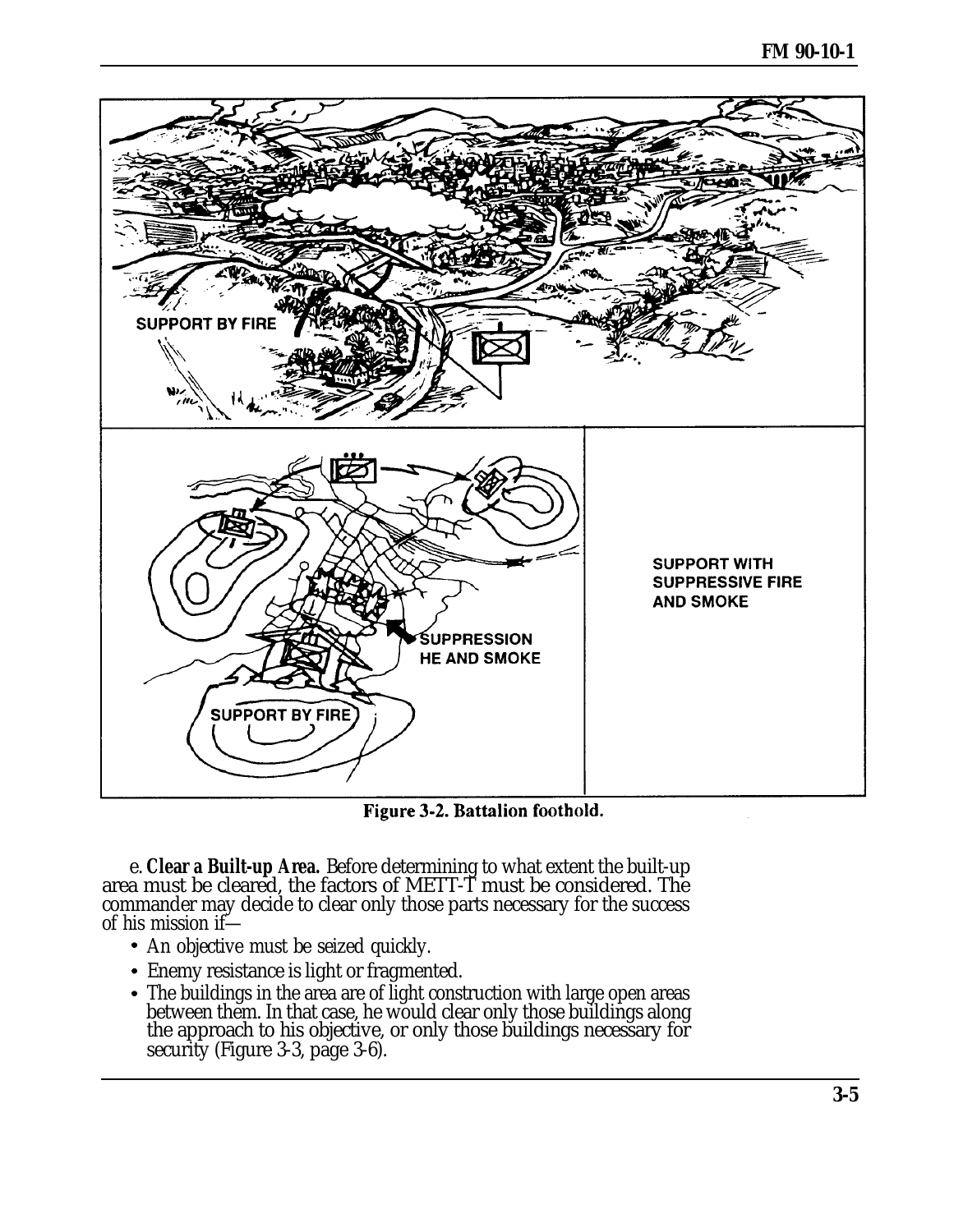<span id="page-5-0"></span>

Figure 3-3. Clearing buildings along the route of an attack.

A unit may have a mission to systematically clear an area of all enemy. Through detailed analysis, the commander may anticipate that he will be opposed by a strong, organized resistance or will be in areas having strongly constructed buildings close together. Therefore, one or two companies may attack on a narrow front against the enemy's weakest sector. They move slowly through the area, clearing systematically from room to room and building to building. The other company supports the clearing units and is prepared to assume their mission [\(Figure 3-4\)](#page-6-0).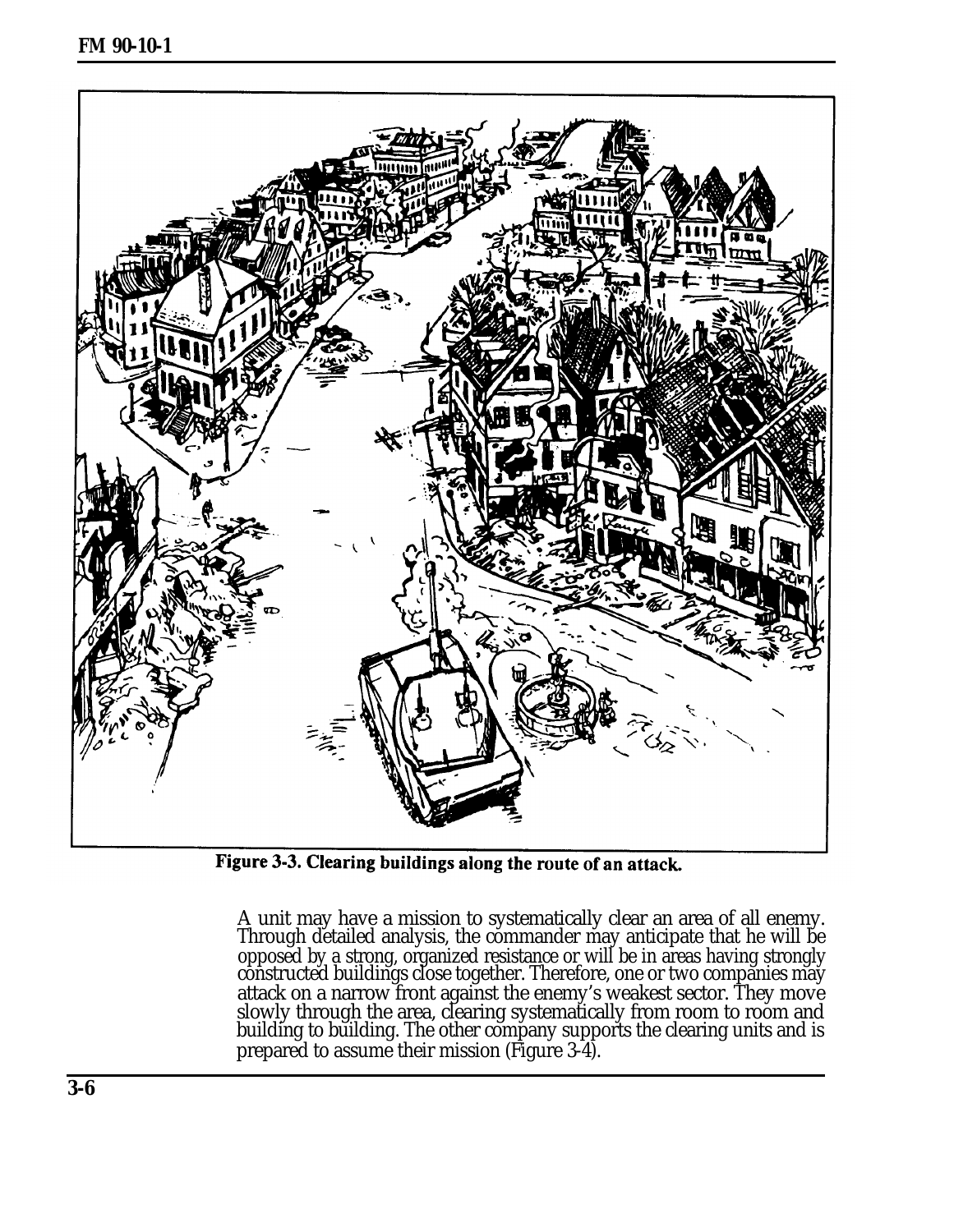<span id="page-6-0"></span>

Figure 3-4. Systematic clearance within assigned sectors.

# **Section IV. METT-T FACTORS**

The planning, preparation, and conduct of offensive operations in an urban area are the same as any other offensive operation. An attack plan against a well-defended built-up area must be based on METT-T factors. Commanders must focus on the synchronization of maneuver forces and the fire support plan to accomplish the assigned mission. Combat support and combat service support will play a critical role in the offense. (See [Chapters](#page-0-0) [6 a](#page-0-0)n[d 7](#page-0-0) for further details on CS and CSS.)

# **3-8. MISSION**

When conducting the estimate, commanders and staffs must consider the overall intent of the operation in regard to the requirement for clearance of the urban area. The commander must determine if clearance means every building, block by block, or the seizure of a key objective, which may only require clearing along the axis of advance.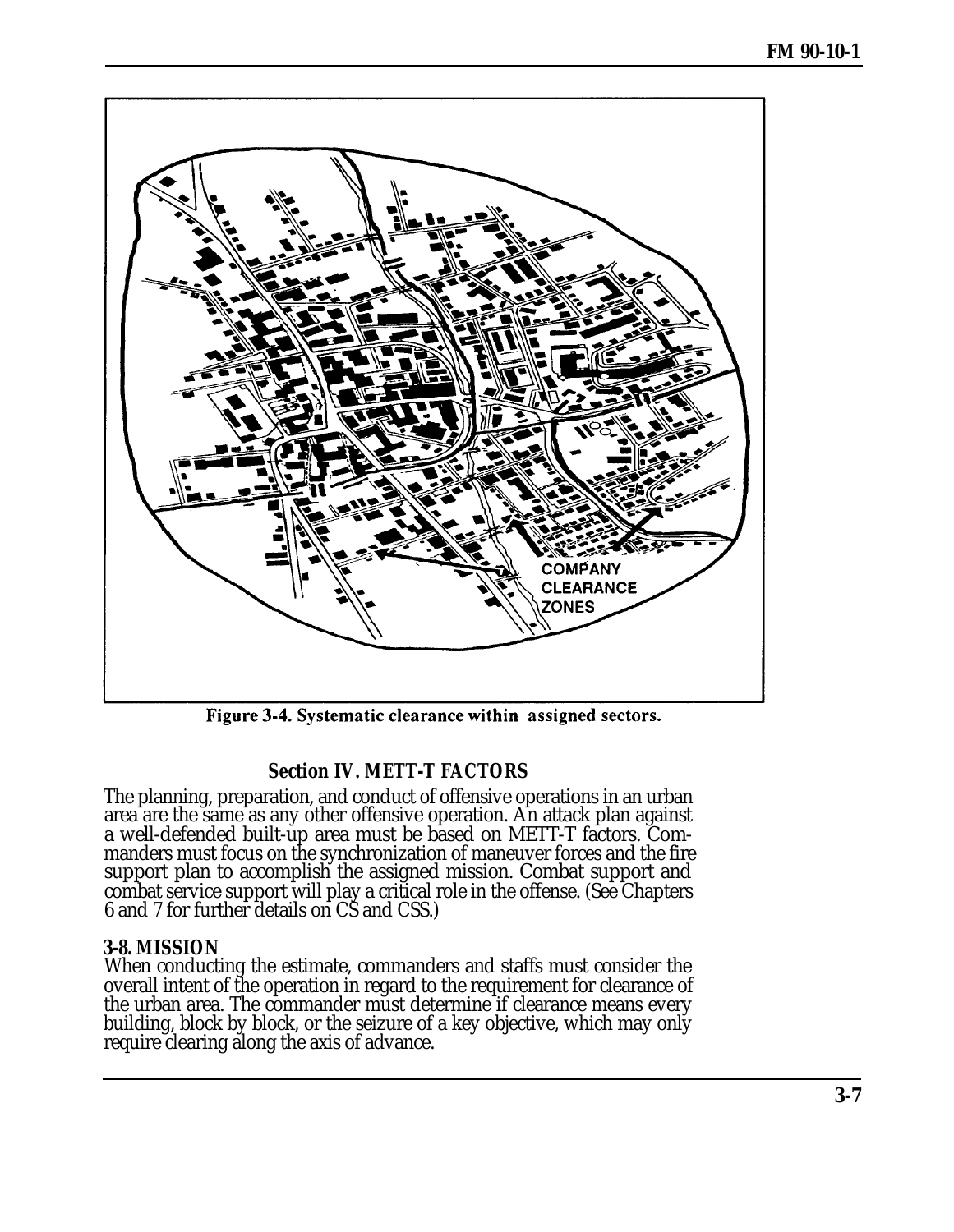#### **3-9. ENEMY**

The enemy is analyzed in detail using the IPB process (FM 34-130). The unique factor the commander must decide on to complete the IPB process is the type threat he is attacking. He must determine if the threat forces are conventional or unconventional. This determines how the battalion or company will task-organize and how combat power will be synchronized to accomplish the mission.

a. **Conventional Forces.** Most third world countries have adopted techniques of urban combat from either the United States or the Commonwealth of Independent States. Therefore, the future threat will consider the motorized or mechanized rifle battalion the most effective unit for urban combat because of its inherent mobility, armor protection, and ability to quickly adapt buildings and other structures for defense.

(1) Threat defenses are organized into two echelons to provide greater depth and reserves. Company strongpoints are prepared for perimeter defense and form the basis for the battalion defensive position. The reserve is located in a separate strongpoint. Ambush locations are established in the gaps of the strongpoints, and dummy strongpoints are constructed to deceive the attacker. Positions for securing and defending the entrances to and exits from underground structures and routes are established. Security positions are prepared forward of first echelon defensive positions.

(2) Within a built-up area, a motorized/mechanized rifle company may defend several buildings with mutually supporting fires or a single large building. Each platoon defends one or two buildings, or one or two floors of a single building.

b. **Unconventional Forces.** Enemy analysis is similar to that for LIC during urban counterinsurgency, counterguerrilla, and counterterrorist operations. (See FMs 34-130 and 7-98 for details of IPB in counterinsurgency operations.)

#### **3-10. TERRAIN**

Offensive operations must be tailored to the urban environment based on a detailed analysis of each urban terrain setting, its types of built-up areas, and existing structural form. (See FM 34-130 for details of urban terrain analysis.) Commanders and subordinate leaders must incorporate the following special planning considerations for an urban environment when conducting an offensive operation:

- Military maps that do not provide enough detail for urban terrain analysis or reflect the underground sewer system, subways, underground water system, mass transit routes, and utility generation.
- Natural terrain surrounding the built-up area.
- Key and decisive terrain (stadiums, parks, sports fields, school play grounds, public buildings, and industrial facilities).
- Confined spaces that limit observation, fields of fire, and maneuver, which also prevents the concentration of fires at critical points.
- Covered and concealed routes to the urban area.
- Covered and concealed routes within the built-up area.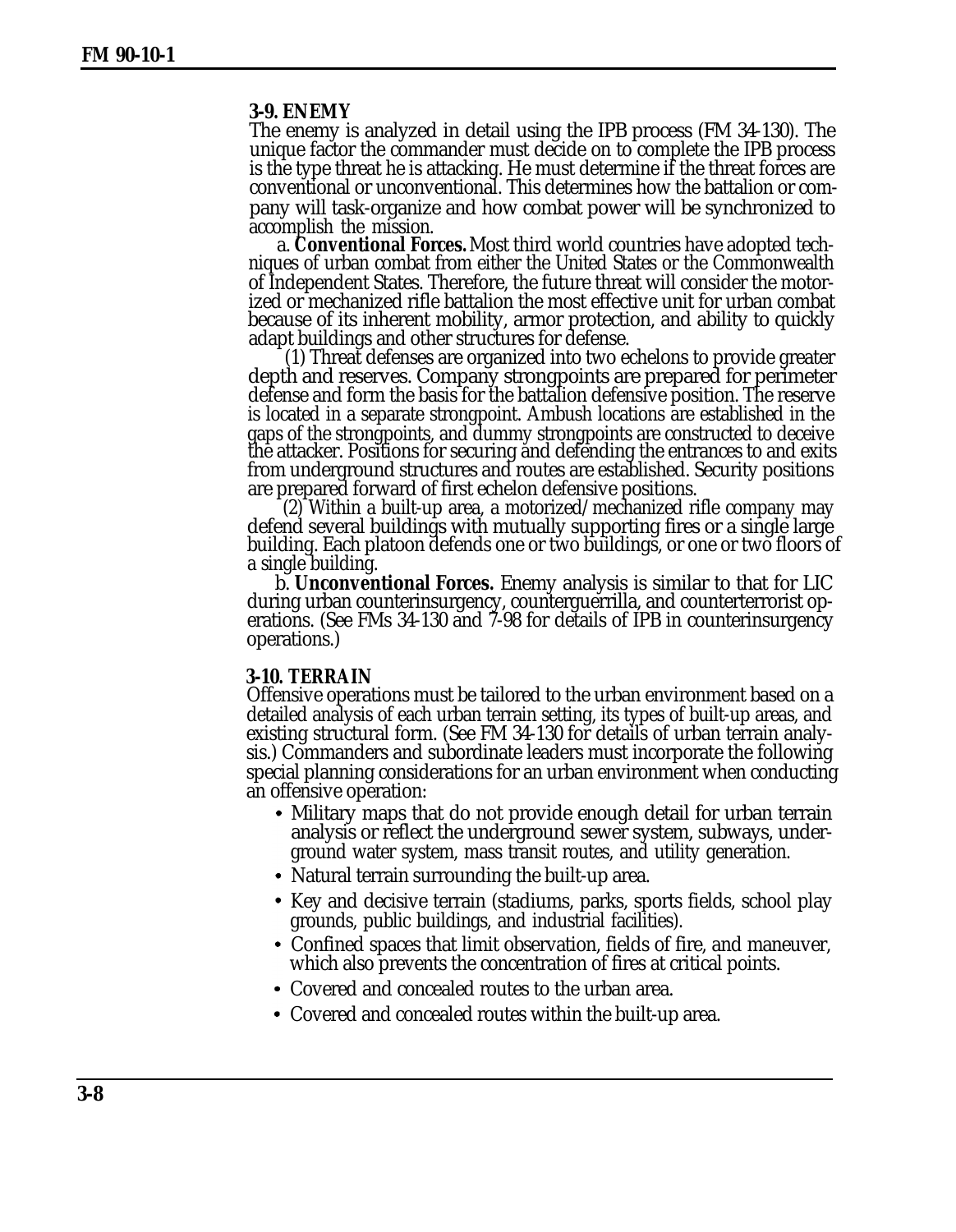- Limited ability to employ maximum combat power due to the need to minimize damage and rubbling effects.
- A greater demand for ammunition and rations, thus imposing unusual strains on logistics elements.
- Problems with conducting effective reconnaissance during conventional operations. (Reconnaissance by force becomes the most effective reconnaissance means. This method involves probing a defense with successively larger units until the enemy positions are disclosed and can be successful attacked. During unconventional operations, the opposite is true. Reconnaisance and security are easily accomplished by both sides and may be unstoppable.)

# **3-11. TROOPS**

In an attack on a large built-up area, a battalion would probably participate as part of an attacking brigade. In that case, the battalion may have to isolate the objective or seize a foothold. If the objective is a smaller built-up area, a battalion or company may accomplish the entire mission independently, assigning subordinate tasks to its companies or platoons. In either case, the maneuver platoons accomplish their entry and clearance tasks as explained i[n Appendix F.](#page-0-0)

a. When attacking to seize a foothold, the battalion normally assigns a forward company the first block of buildings as its first objective. When an objective extends to a street, only the near side of the street is included. The company's final objective may be buildings at the far edge of the built-up area or key terrain on the far side. Key buildings or groups of buildings also may be assigned as intermediate objectives. Buildings along the route of attack should be identified by numbers to simplify assigning objectives and reporting (Figure 3-5).



Figure 3-5. Control measures and example of numbering system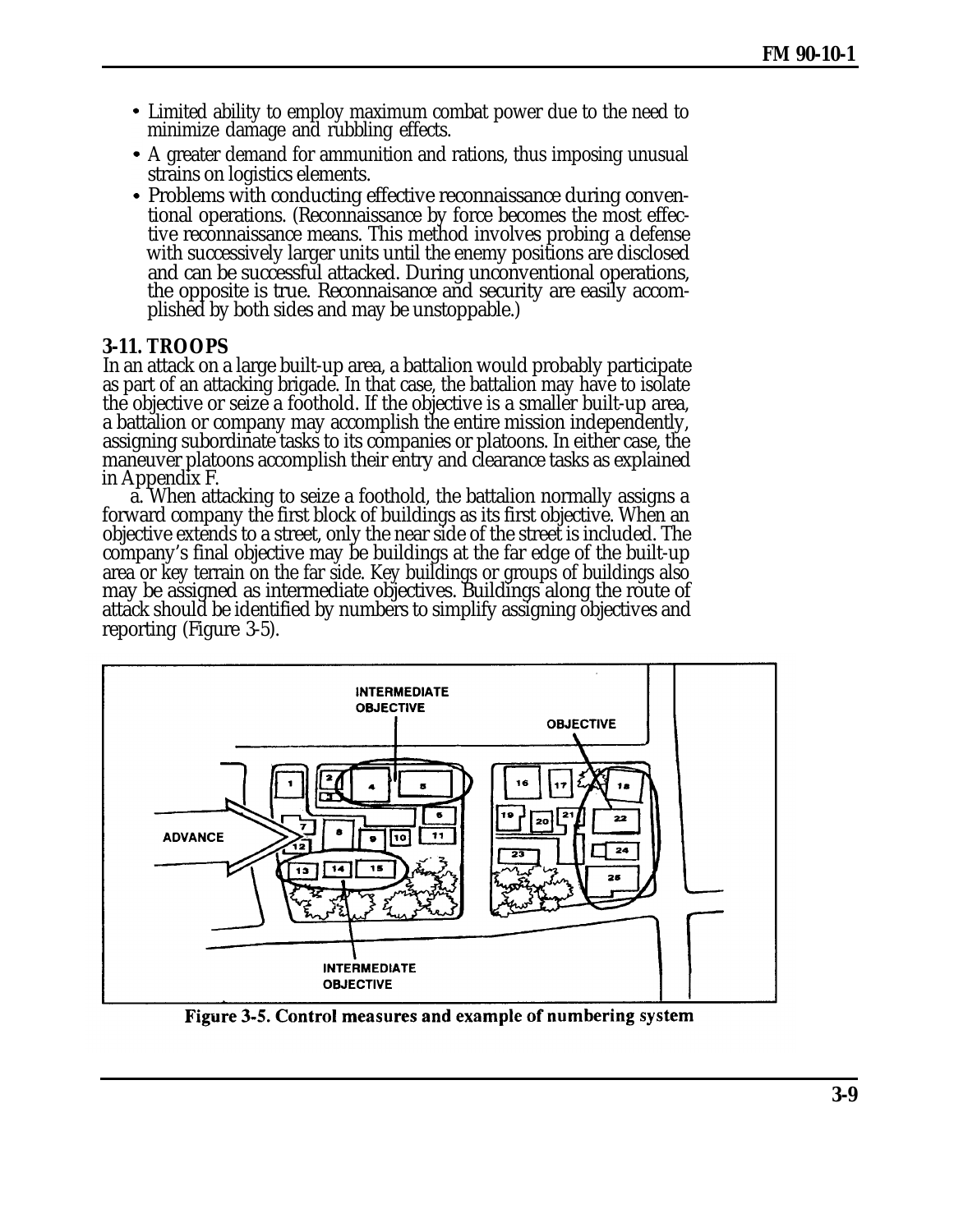b. When the unit is involved in clearing, bypassing buildings increases the risk of attack from the rear or flank. Thus, the clearing unit must enter, search, and clear each building in its zone of action. A single building may bean objective for a rifle squad, or if the building is large, for a rifle platoon or even a company. When the commander's concept is based on speed or when conducting a hasty attack, a battalion may be directed not to clear its entire zone.

c. Phase lines can be used to report progress or to control the advance of attacking units. Principal streets, rivers, and railroad lines are suitable phase lines, which should be on the near side of the street or open area. In systematic clearing, a unit may have the mission to clear its zone of action up to a phase line. In that case, the unit commander chooses his own objectives when assigning missions to his subunits.

d. Battalion and company boundaries are usually set within blocks so that a street is included in a company zone. Boundaries must be placed to ensure that both sides of a street are included in the zone of one unit (Figure 3-6).



Figure 3-6. Zone and boundaries.

e. Checkpoints and contact points are planned at street corners, buildings, railway crossings, bridges, or any other easily identifiable feature. Checkpoints aid in reporting locations and controlling movement. Contact points are used to designate specific points where units make physical contact.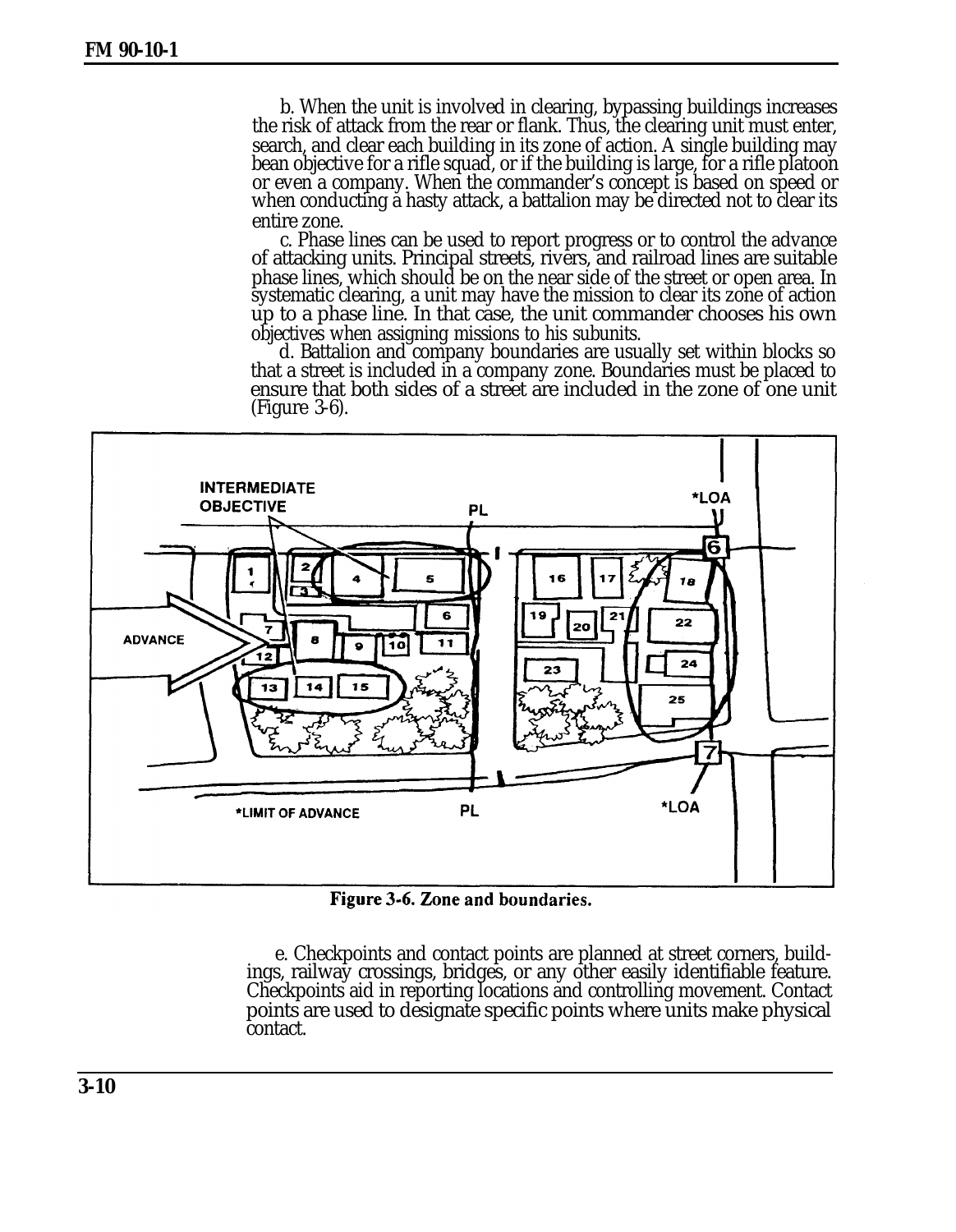f. An attack position may be occupied by forward units for last-minute preparation and coordination. The attack position is often behind or inside the last large building before crossing the LD. The LD should be the near side of either a street or rail line.

g. A unit's assigned frontage for the attack of a built-up area depends on the size of buildings and the resistance anticipated. A company normally attacks on a one-to two-block front, and a battalion on a two-to four-block front, based on city blocks averaging 175 meters in width.

h. The first phase of the attack should be conducted when visibility is poor. Troops should exploit poor visibility to cross open areas, to gain access to rooftops, to infiltrate enemy areas, and to gain a foothold. If the attack must be made when visibility is good, units should use smoke to conceal movement.

i. The formation used in an attack depends on the width and depth of the zone to be cleared, the character of the area, enemy resistance, and the formation adopted by the next higher command.

j. The reserve should be mobile and prepared for commitment. Because of the available cover in built-up areas, the reserve can stay close to forward units. Battalion reserves normally follow one to two blocks to the rear of the lead company. If a company reserve is available, it follows within the same block so that it can immediately influence the attack. A unit with a reserve mission may be called upon to perform one or more of the following tasks:

- Attacking from another direction.
- Exploiting an enemy weakness or friendly success.
- Clearing bypassed enemy positions.
- Securing the rear or a flank.
- Maintaining contact with adjacent units.
- Supporting or counterattacking by fire.

k. The reconnaissance platoon is normally employed to reconnoiter the battalion's flanks and rear. Its capability for reconnaissance and security is somewhat reduced in built-up areas. The reconnaissance platoon can also help isolate a village or small town. They must be prepared to dismount and enter buildings for reconnaissance or for setting up OPs. Infantry platoons and squads conduct reconnaissance patrols and man OPs to supplement the reconnaissance platoon effort.

l. Leading companies may have engineers attached for providing immediate support. Engineers equipped with the M728 combat engineer vehicle (CEV) can quickly clear rubble and other obstructions using the blade or the 165-mm demolition gun. Other tasks given the engineers include:

- Preparing and using explosives to breach walls and obstacles.
- Finding and exploding mines in place or helping to remove them.
- Destroying fortifications to a maximum range of 925 meters with the CEV (165-mm demolition gun).
- Clearing barricades and rubble to ease movement.
- Cratering roads and other countermobility measures.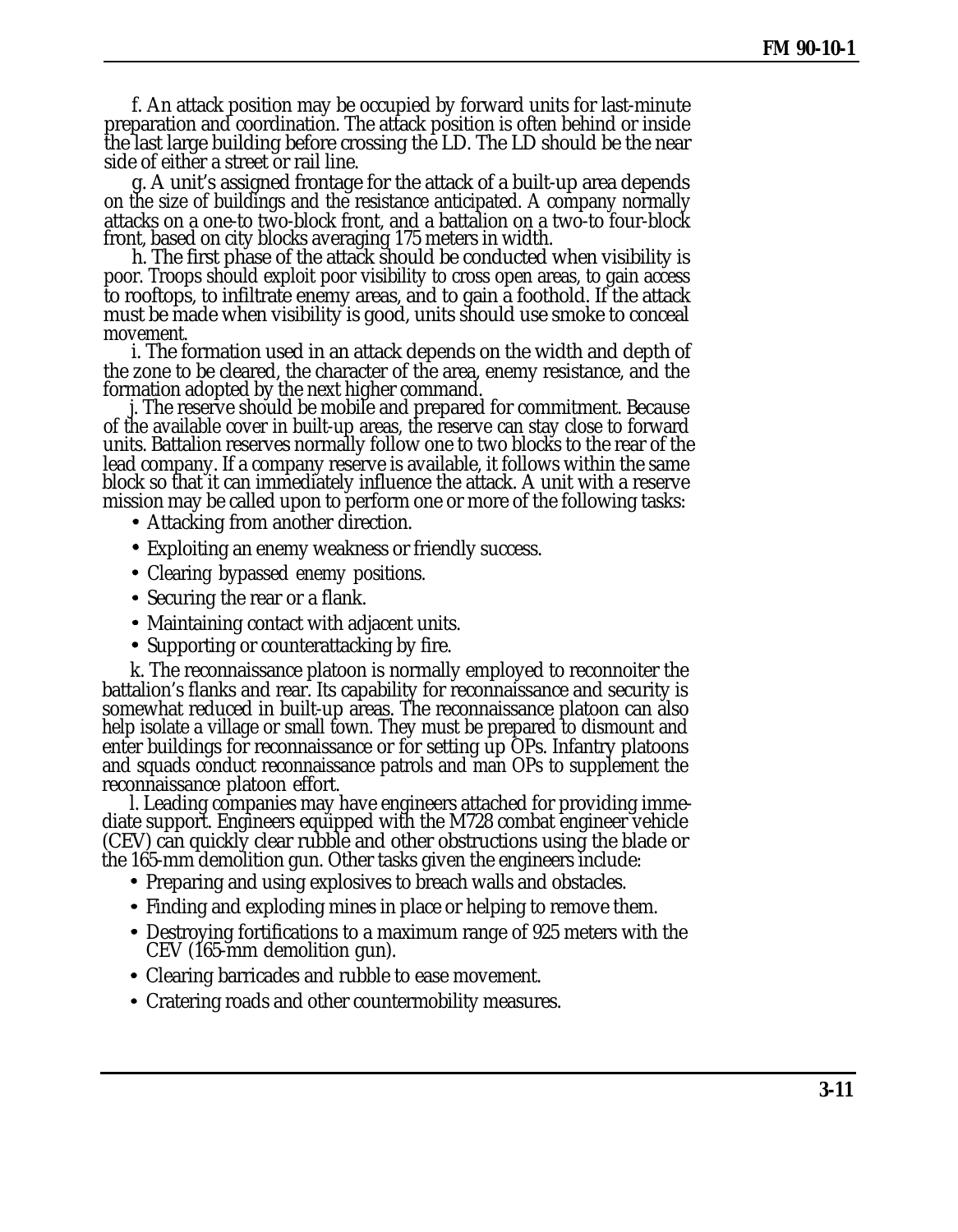**FM 90-10-1**

m. Security in a built-up area presents special problems. All troops must be alert to an enemy that may appear from the flanks, from above, or from underground passages (Figure 3-7).



Figure 3-7. Enemy firing from flank.

n. The fire support plan may require extensive air and artillery bombardment to precede the ground attack on a built-up area. This supporting fire suppresses the defender's fire, restricts his movement, and possibly destroys his position. However, use of indirect fire in built-up areas with heavily clad construction creates rubble. This can be used effectively for cover but may also restrict the movements of attacking troops. For that reason, an artillery preparation should be short and violent. Assaulting troops must closely follow the artillery fire to exploit its effect on the defenders. While the enemy is suppressed by the supporting fire, maneuver units move near the FCL. As the attacking force assaults the objective, fires are lifted or shifted to block enemy withdrawal or to prevent the enemy from reinforcing their position.

o. Prior coordination is made to determine the techniques and procedures to use for communication, target identification, and shifting of fires. Additional consideration must be given to the civilian population, houses of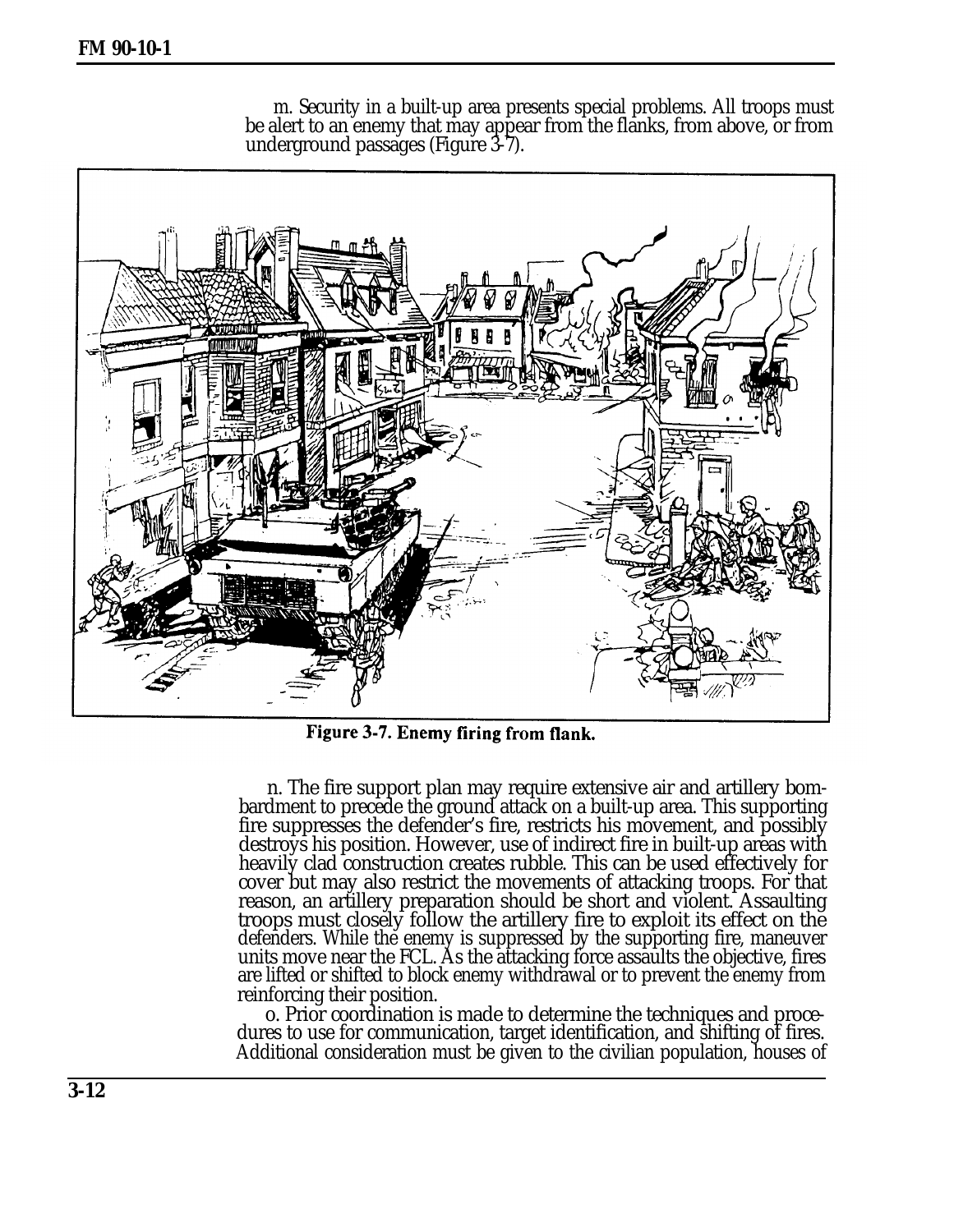worship, medical centers, schools, public services, and historical monuments. The fire support plan can include the integration of tanks, infantry weapons, artillery, CEVs, and dismounted fires. Fire support can be categorized into indirect and direct fires.

(1) Indirect fire is employed in its normal role of support to the maneuver units.

(a) Indirect artillery fire is planned to isolate objectives, to prevent reinforcement and resupply, to neutralize known and suspected command and observation posts, and to suppress enemy defenders. Due to the restricted nature of urban terrain, most indirect artillery fires will be high-angle.

(b) Mortars are the most responsive indirect fire that can hit targets of opportunity at the close ranges typical of combat in built-up areas. Forward observers move with the forward units to adjust fire on targets as requested by the supported troops.

(2) The direct-fire system is the most effective fire support in built-up areas. Once a target can be located in a building, one or two direct-fire rounds can accomplish what entire salvos of indirect-fire artillery cannot. Direct fire support is key to success in fighting in built-up areas. The best direct fire support is provided by BFVs, but it can also be provided by tanks, howitzers, and or CEVs. (See [Chapter 8](#page-0-0) for specific weapons effects.) Tanks, howitzers, and CEVs may create rubble and building and street damage that could restrict movement for the attacking force.

(a) Tanks may support by fire when lead units are seizing a foothold. During the attack of a built-up area, tanks overwatch the infantry's initial assault until an entry into the area has been secured. Tanks must be supported by infantry organic weapons to suppress enemy strongpoints and by ATGMs while they move into overwatch positions. The commander must employ tanks to take advantage of the long range of their main armament. This can usually be achieved with tanks employed outside the built-up area, where they remain for the duration of the attack to cover high-speed armor avenues of approach. This is especially true during the isolation phase.

(b) In house-to-house and street fighting, tanks and or BFVs move down the streets protected by the infantry, which clears the area of enemy ATGM weapons. Tanks and BFVs in turn support the infantry by firing their main guns and machine guns from a safe stand-off range to destroy enemy positions. Tanks are the most effective weapon for heavy fire against structures and may be used to clear rubble with dozer blades [\(Figure 3-8,](#page-13-0) page 3-14). The BFV can provide sustained, accurate suppressive fires with its 25-mm gun.

(c) Large-caliber artillery rounds that are shot by direct fire are effective for destroying targets in buildings. If available, self-propelled 155-mm howitzers can use direct fire to destroy or neutralize bunkers, heavy fortifications, or enemy positions in reinforced concrete buildings [\(Figure 3-9,](#page-13-0) page 3-14). The self-propelled 155-mm can also be used to clear or create avenues of approach. The 105-mm and 203-mm artillery can also be used in this role. However, due to the exposed positions of the gun crew, these are not the preferred artillery pieces used m MOUT operations. In any case, whenever artillery is used in the direct fire role, it must be close to the infantry who will provide security against enemy ground attack. Prior coordination must be accomplished so the bulk of the field artillery unit's shells are switched to HE.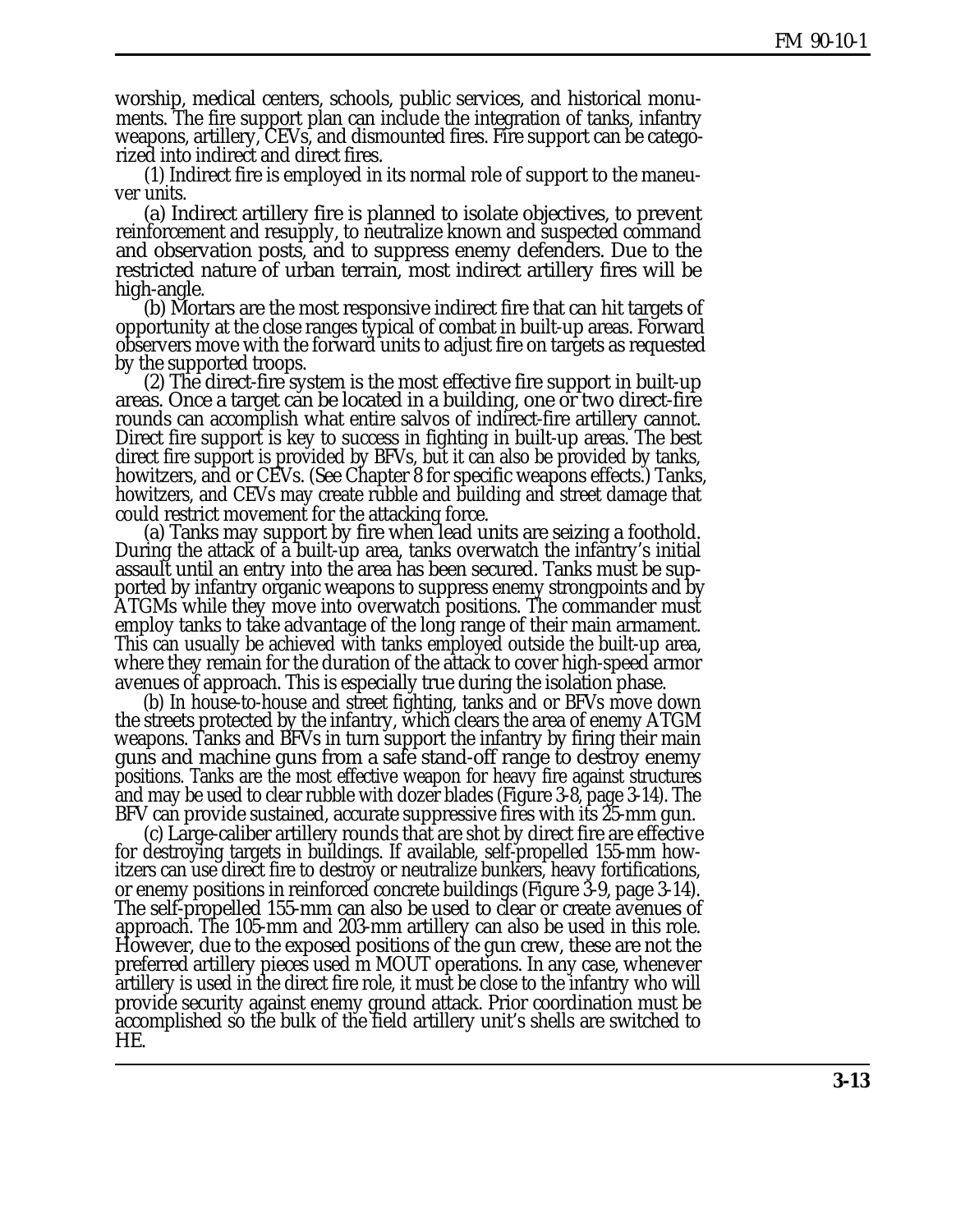<span id="page-13-0"></span>

Figure 3-8. Tank in direct fire supported by infantry.



Figure 3-9. Artillery in direct-fire role.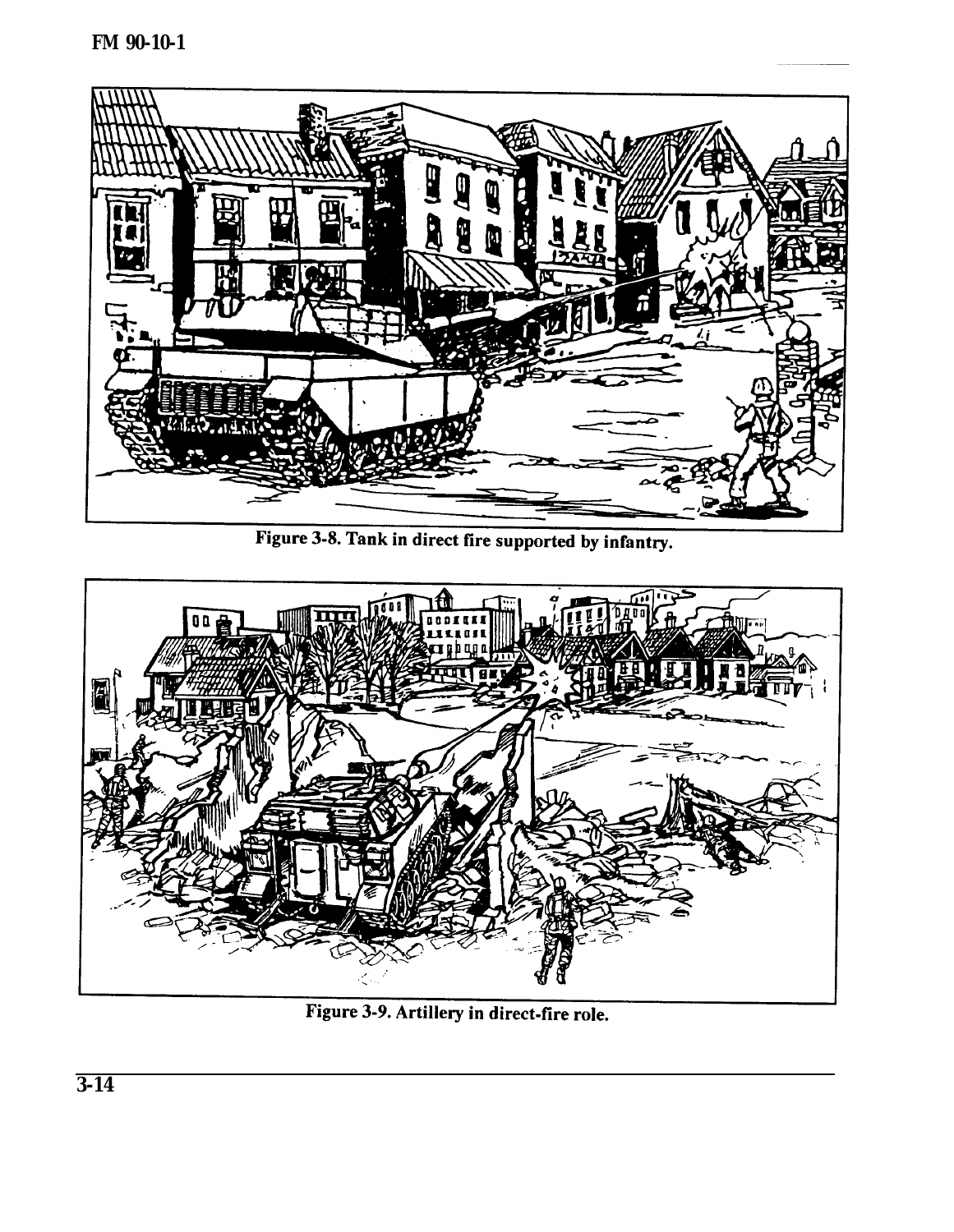(d) Tanks, self-propelled artillery, and BFVs are vulnerable in built-up areas where streets and alleys provide ready-made fire lanes for defenders. Motorized traffic is greatly restricted, canalized, and vulnerable to ambush and close-range fire. Tanks are at a further disadvantage because their main guns cannot be depressed sufficiently to fire into basements or be elevated to fire into upper floors of buildings at close range (Figure 3-10).



Figure 3-10. Tank dead space.

(e) In movement down narrow streets, or down wider streets with narrow paths through the debris, infantry should move ahead of the tanks, clearing-the buildings on each side. The movement of personnel across open areas must be planned with a specific destination in mind. Suppression of enemy positions and smoke to cover infantry movement should also be included in the plan. When needed, tanks move up to places secured by the infantry to hit suitable targets. When that area is cleared, the infantry again moves forward to clear the next area. Due to the restricted movement and limited observation of buttoned-up tanks, the infantry must clear the route in advance of the tanks. The tanks and infantry should use the traveling overwatch movement technique. Infantrymen can communicate with the tank crews by using arm-and-hand signals and radio.

(f) For movement down wider streets, infantry platoons normally have a section of attached tanks with one tank on each side of the street—tanks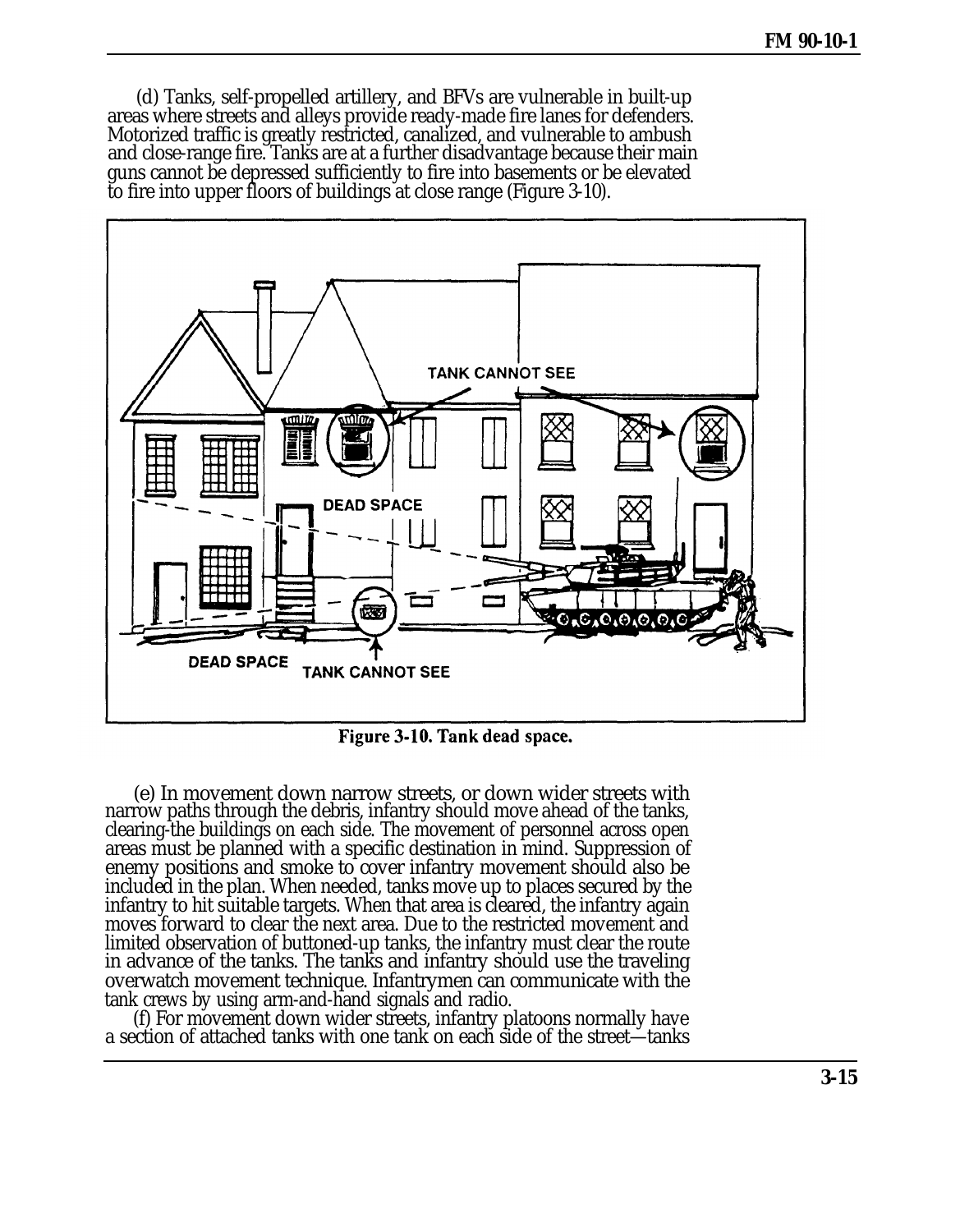should not be employed singly. Other tanks of the attached tank platoon should move behind the infantry and fire at targets in the upper stories of buildings. In wide boulevards, commanders may employ a tank platoon secured by one or more infantry platoons. The infantry can secure the forward movement of the lead tanks, while the rearward tanks overwatch the movement of the lead units.

(g) If an infantry unit must travel streets that are too narrow for this type of tank support, it uses tanks in single file for support. The tanks move and fire to cover each other's approach while the infantry provides ATGM fire from buildings.

(h) Where feasible, tanks may drive inside buildings or behind walls for protection from enemy antitank missile fire. Buildings should first be cleared by the infantry. Ground floors should be checked to ensure they will support the tank or that there is no basement into which the tank could fall and become trapped. When moving, all bridges and overpasses should be checked for mines and booby traps, and for load capacity. Specific infantry elements should be assigned to protect specific tanks.

(i) Direct-fire systems organic to infantry battalions—mainly ATGMs, recoilless rifles (in some units), and LAWs—are initially employed to support the seizure of a foothold. Then, if necessary, they are brought forward to fight enemy armor within the town. Positioning of antitank weapons in buildings must allow for enough space for backblasts. Antitank weapons are not as effective as tank rounds for neutralizing targets behind walls. They neutralize a target only if that target is located directly behind the point of impact. ATGMs are at a greater disadvantage because of their 65-meter arming distance and the possibility of their guiding wires becomming caught on the ground clutter. These factors limit employment in close engagements like those in built-up areas.

p. Snipers are a valuable asset during MOUT operations. In situations where the ROE permit the use of destructive force, snipers can be used as part of the security element to provide accurate, long-range fires. Depending on the commander's concept, snipers can be dedicated to the counter-sniper role or assigned priority targets. If a restrictive ROE is in effect, the sniper may be the best asset the battalion or company commander has to prevent collateral damage. Snipers can also overwatch breaching operations and call for indirect artillery fires. Regardless of the mission, snipers must be equipped with effective observation devices and placed in a key area to be effective. (For more information on the offensive employment of snipers, see Change 1 to FM 71-2, FM 7-20, and TC 23-14.)

#### **3-12. TIME**

Offensive operations in built-up areas have a slower pace and tempo of operation. The following issues must be considered when analyzing time available for an attack in urban terrain.

a. Due to the dense environment of urban terrain, more time is required for clearing buildings, blocks, or axes of advance.

b. Troops tire quicker because of stress and additional physical exertion related to clearing.

c. More time must be allowed for thorough reconnaissance and rehearsals. This saves time in the execution of the commander's plan.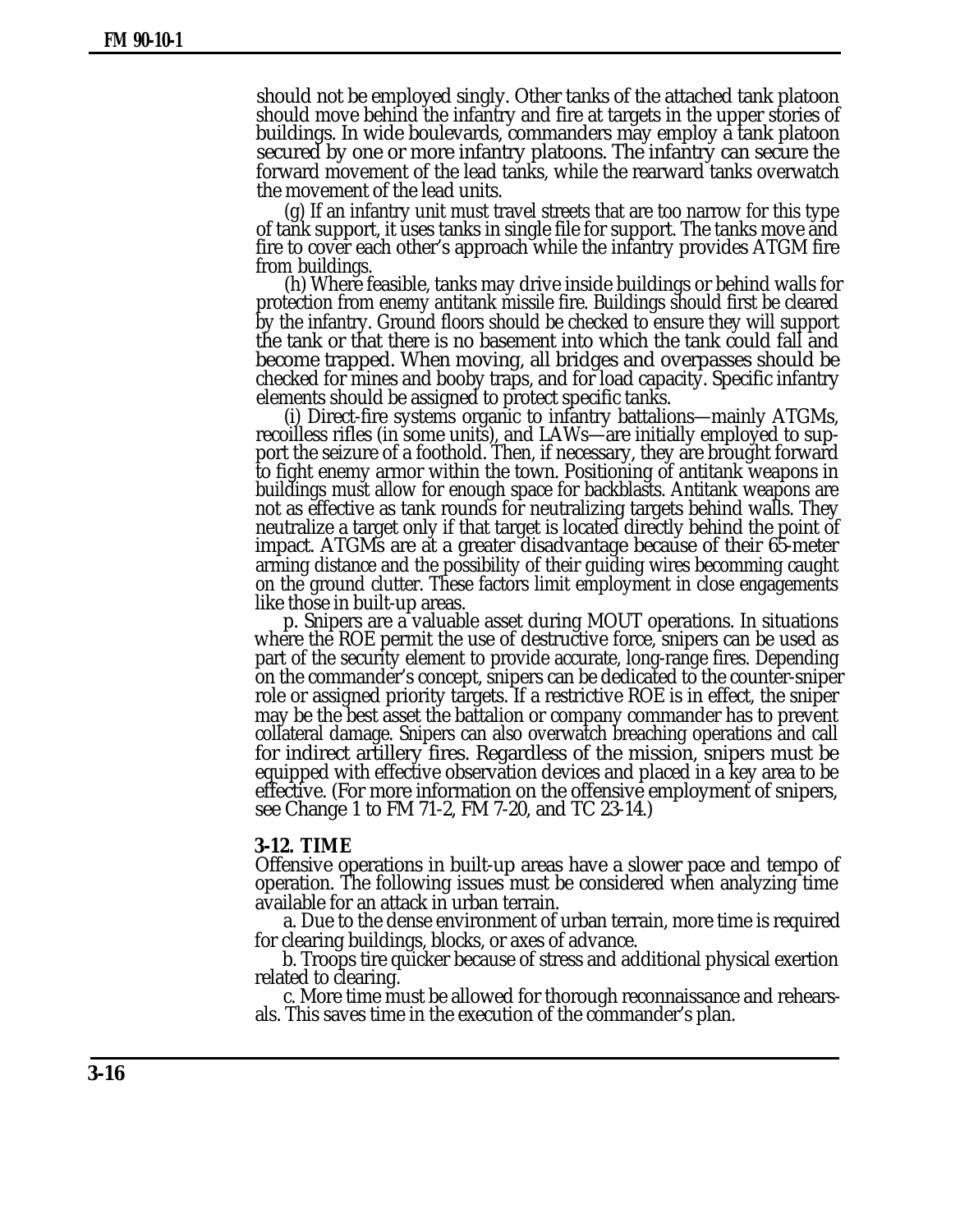# **Section V. COMMAND AND CONTROL**

Units fight separated and isolated from one another in built-up areas. Planning is centralized but execution is decentralized.

#### **3-13. COMMAND**

Soldiers and units require mission-type orders that are restrictive in nature. They use detailed control measures to ease decentralized execution. Increased difficulties in command, control, and communications from higher headquarters demand increased responsibility and initiative from junior leaders.

#### **3-14. CONTROL**

In built-up areas, radio communications are less effective than field telephones and messengers. Units often fight without continuous communications from higher headquarters, since dependable communications above company level are uncertain. Pyrotechnic signals are hard to see because of buildings and smoke. Voice commands are degraded by the high noise level of battles within and around buildings.

#### **Section VI. BATTALION TASK FORCE ATTACK ON A BUILT-UP AREA**

The following are techniques that might be employed by a battalion. These may be independent operations but are normally part of a brigade operation.

#### **3-15. CONDUCT OF DELIBERATE ATTACK**

Because companies or company teams may become isolated during the attack, the task force commander should attach some support elements to ensure the success of his plan. Mechanized vehicles (tanks, self-propelled artillery, BFVs, or ITVs) attached to light units must have their own logistics packages. Tanks, BFVs, and ITVs can be used to clear or isolate hardened targets protected by buildings or rubble. Engineers can neutralize obstacles hindering the attack. All of these actions could be modified for use by any type of infantry. The TF commander plans to conduct a deliberate attack by performing the following actions.

a. **Reconnoiter the Objective.** The commander conducts a thorough reconnaissance of the objective with subordinate leaders to complete the attack plan.

b. **Move to the Objective.** The TF moves to the objective using covered and concealed routes to approach gaps or lightly held areas or the enemy's flanks and rear. Reconnaissance elements and security elements detect enemy forces, positions, and obstacles to prevent them from interfering with the attack plan. Obstacles encountered are either breached or bypassed. Enemy elements encountered en route are defeated by subordinate elements.

c. **Isolate the Objective.** The TF commander positions direct and indirect fire elements where they can best support the attack. OPSEC is employed to deceive the enemy as to the time, location, and strength of the attack. The battalion support element provides support to the assault element. The TF commander uses direct and indirect fire support to suppress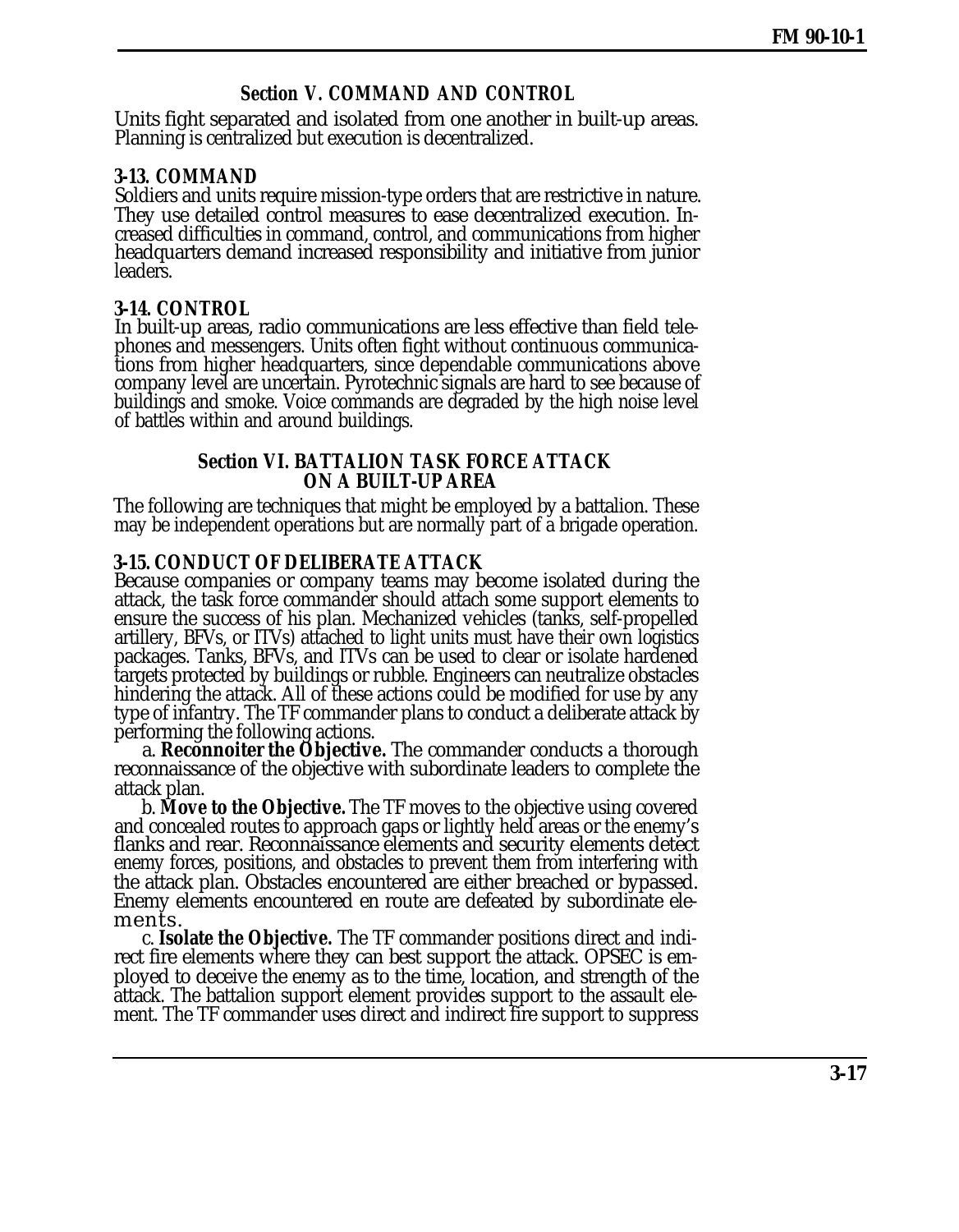<span id="page-17-0"></span>and kill the enemy, screen the assault element, protect breaching actions, and isolate the enemy by blocking reinforcements and counterattacks.

d. **Secure a Foothold.** The TF assault element kills, captures, destroys, or forces the withdrawal of all enemy on objectives as required by the commander's intent.

e. **Clear the Built-up Area.** The assault force or other designated forces clear the built-up area using the appropriate technique based on commander's intent.

### **3-16. SEIZURE OF KEY OBJECTIVE**

Many built-up areas are built around key features such as road junctions or bridges. The key feature could be a bridge over a river. A normal deliberate attack would not succeed because it might allow the enemy time to destroy the bridge. Instead, the commander must plan a rapid advance through the built-up area, leaving the task of clearing to following units (Figure 3-11).



Figure 3-11. Seizure of a key objective.

a. This type of operation has the highest chance of success when the enemy has not had time to set up a well-established defense. Because of the importance of the objective, the prime considerations are to get through the area fast before the enemy can react and to seize the objective while it is still intact.

b. The TF should avoid contact with the enemy. If enemy resistance is encountered, it should be bypassed. Time-consuming combat must be avoided so that the TF can arrive at the bridge as quickly as possible.

c. The TF commander organizes his TF for movement on two axes to allow for more flexibility in reacting to enemy contact. The lead unit on each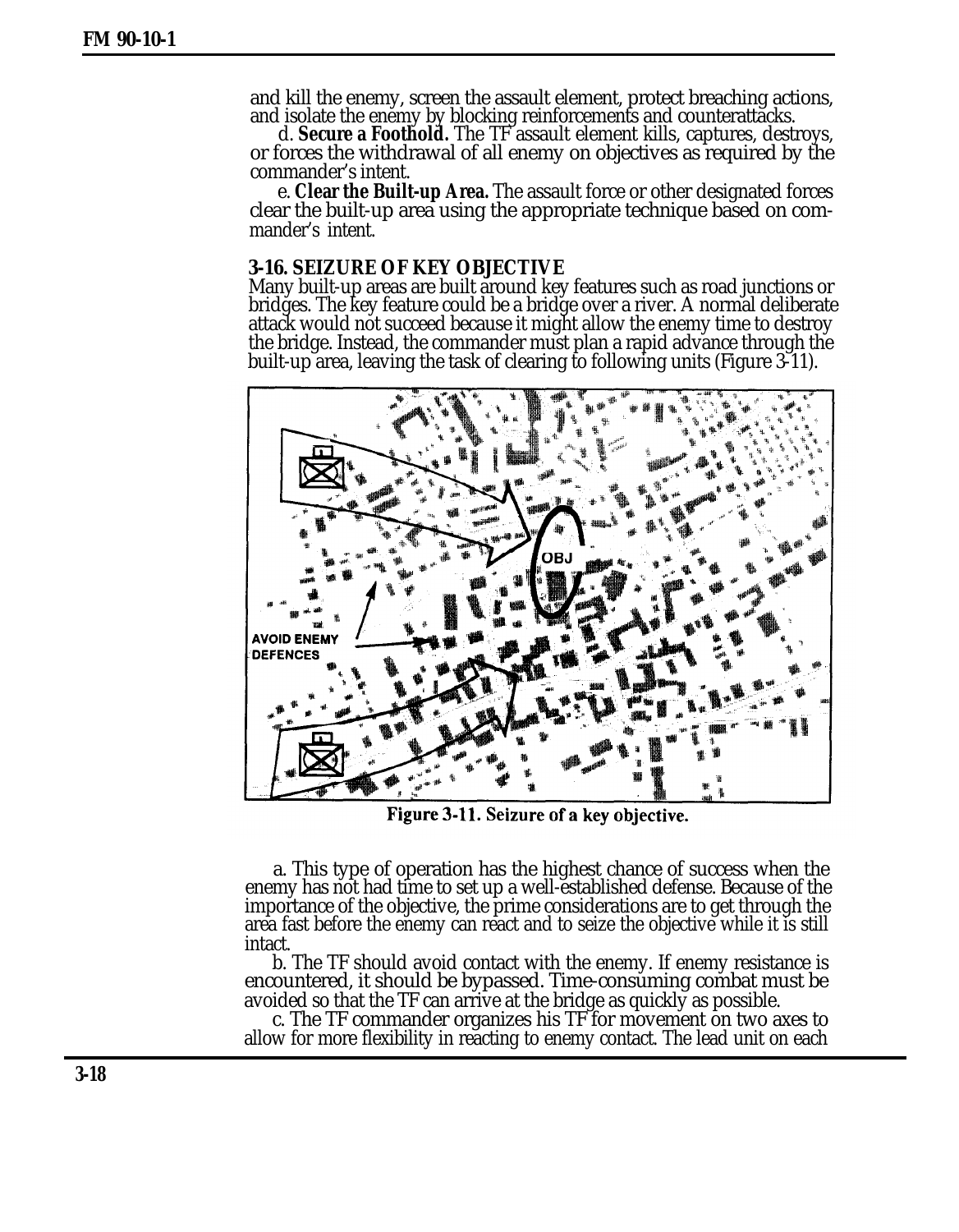axis reconnoiters as it moves. Lead units must find enemy positions, fix them by fire, and quickly bypass them.

d. The units move mounted toward the built-up area. On reaching the edge of the built-up area, troops stay mounted until they meet enemy resistance so as not to slow the advance. Platoons are dropped off to assume blocking positions and to secure the TF advance.

e. Once the objective is seized, the TF establishes a perimeter defense. The companies clear buildings and expand the size of the perimeter until it is large enough to secure the bridge against enemy action. Attached engineers examine the bridge and clear it of any explosives [\(Figure 3-11\)](#page-17-0).

#### **3-17. INFILTRATION**

The following is an example that describes the actions of a light infantry battalion conducting an infiltration with engineers attached. With some modification, it could also apply to a dismounted mechanized infantry battalion.

a. The outskirts of a town may not be strongly defended. Its defenders may have only a series of antiarmor positions, security elements on the principal approach, or positions blocking the approaches to key features in the town. The strongpoints and reserves are deeper in the city.

b. A battalion may be able to seize a part of the town by infiltrating platoons and companies between those enemy positions on the outskirts. Moving by stealth on secondary streets by using the cover and concealment of back alleys and buildings, the battalion may be able to seize key street junctions or terrain features, to isolate enemy positions, and to help following units pass into the built-up area. Such an infiltration should be performed when visibility is poor and no civilians are in the area.

c. The light infantry battalion is best organized into infiltration companies with engineers attached to each company in platoon strength and a reserve consistent with METT-T. Each company should have an infiltration lane based on the commander's estimate of the situation. Depending on the construction of the built-up areas and streets, the infiltration lane may be 500 to 1,500 meters wide.

d. The infiltrating companies advance on foot, with stealth, using available cover and concealment. Mortar and artillery fire can be used to divert the enemy's attention and cover the sound of infiltrating troops.

e. BFVs or TOWs are positioned to cover likely avenues of approach for enemy armored vehicles. The battalion commander may position his antiarmor platoon (light) or company (airborne, air assault) to cover the likely avenues of approach if no BFVs or tanks area available. The reconnaissance platoon and antiarmor company screen the battalion's more vulnerable flanks. Also, the antiarmor company can support by fire if the situation provides an adequate position.

f. As the companies move into the built-up area, they secure their own flanks. Security elements may be dropped off along the route to warn of a flank attack. Engineers assist in breaching or bypassing minefield or obstacles encountered. Enemy positions are avoided but reported.

g. The infiltrating companies proceed until they reach their objective. At that time, they consolidate and reorganize and arrange for mutual support. They patrol to their front and flanks, and establish contact with each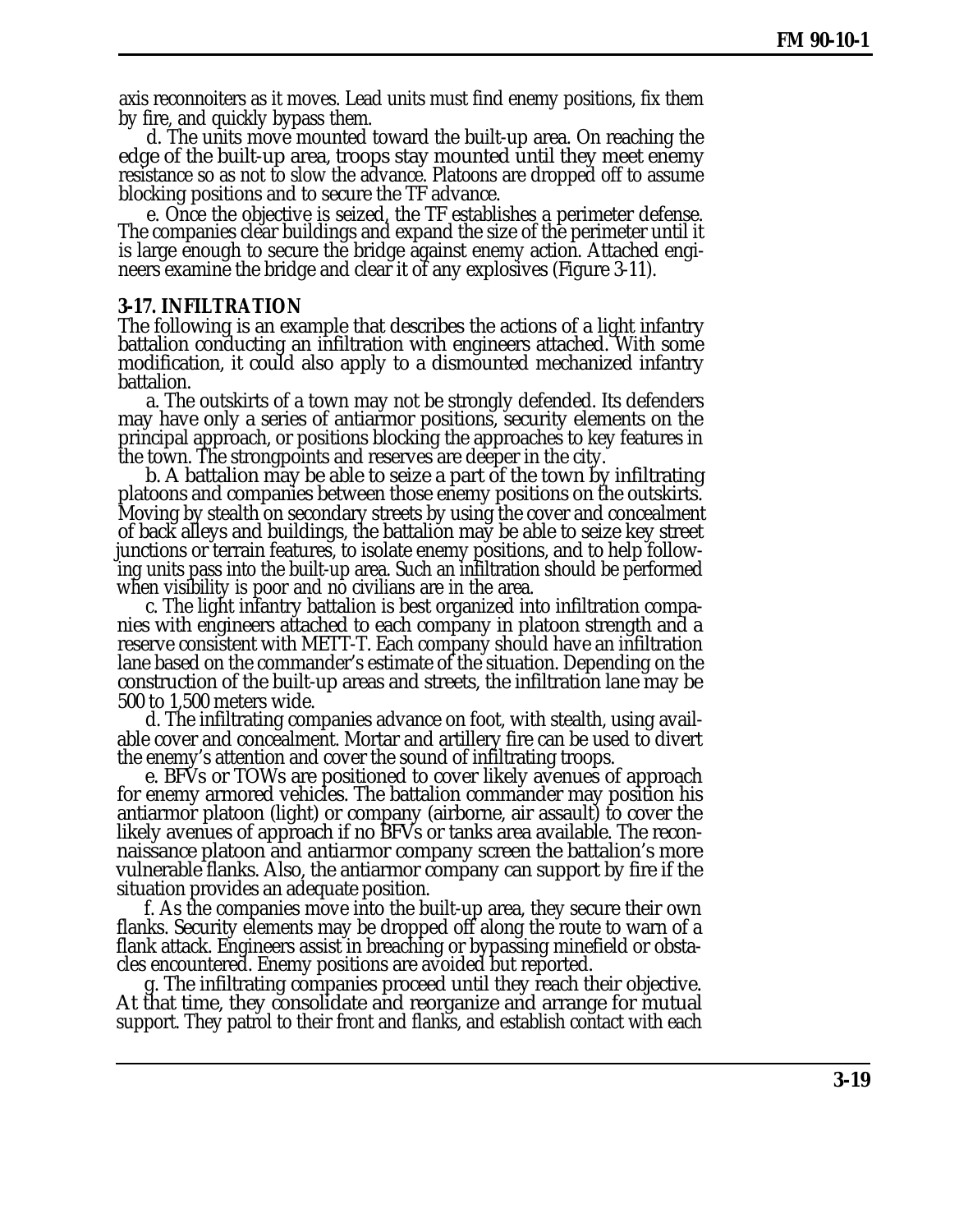other. The company commander may establish a limit of advance to reduce chances of enemy contact or to ensure safety from friendly forces.

h. If the infiltration places the enemy in an untenable position and he must withdraw, the rest of the battalion is brought forward for the next phase of the operation. If the enemy does not withdraw, the battalion must clear the built-up area before the next phase of the operation (Figure 3-12).

![](_page_19_Picture_3.jpeg)

Figure 3-12. Infiltration.

### **3-18. ROUTE SECURITY**

An infantry battalion may have to clear buildings to secure a route through a city. How quickly the battalion can clear the buildings depends on the enemy resistance and the size and number of the buildings. In the outlying area, the forward units proceed by bounds from road junction to road junction. Other platoons provide flank security by moving down parallel streets and by probing to the flanks.

a. Depending on the required speed and enemy situation, the infantry may either move mounted or dismounted. The platoons move down the widest streets, avoiding narrow streets. Each section overmatches the squad to its front, keeping watch on the opposite side of the street. Sections provide their wingman with mutual support. Combat vehicles providing overwatch should be secured by dismounted troops. The rest of the infantry should stay mounted to maximize speed and shock effect until required to dismount due to the enemy situation or upon reaching the objective.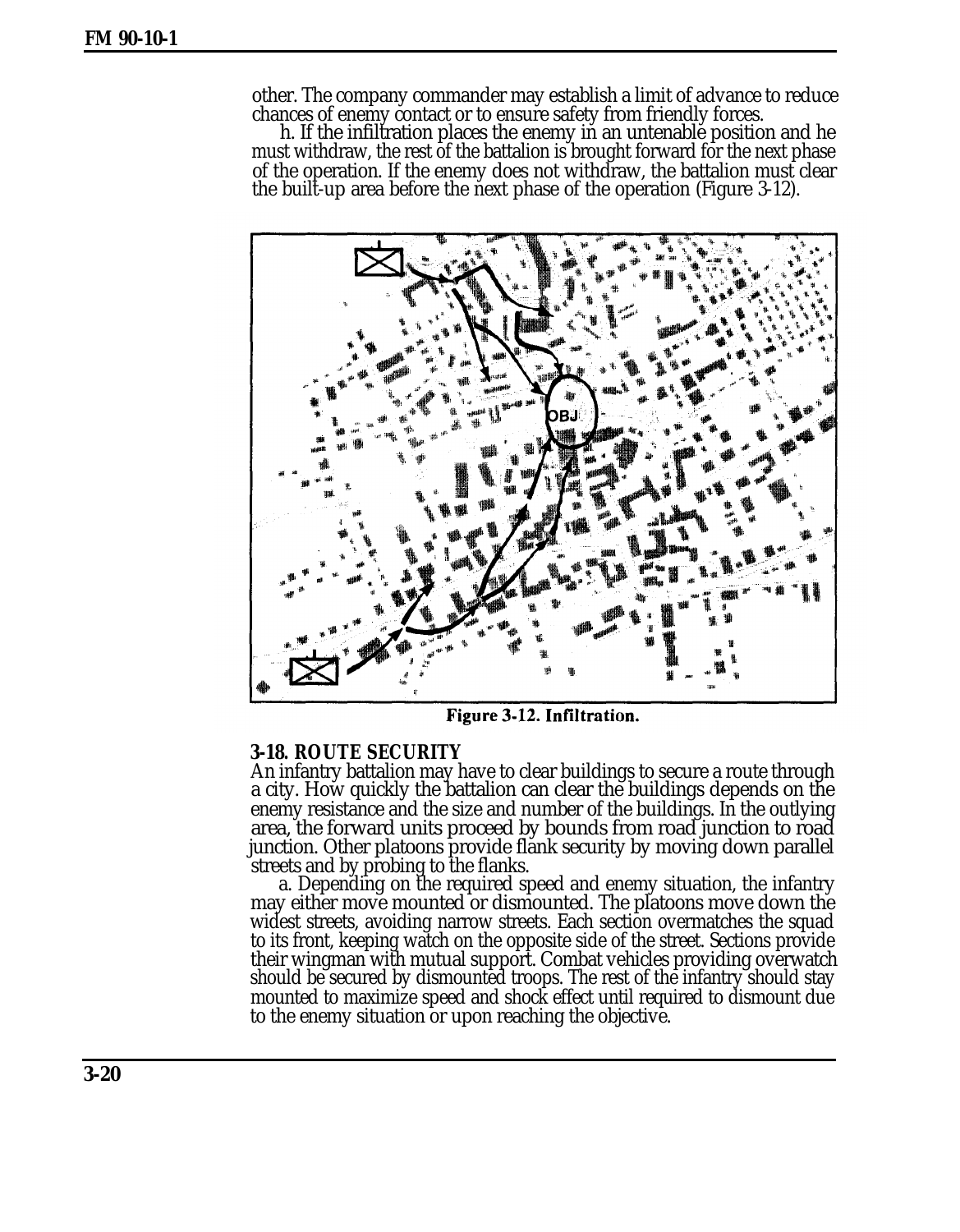b. When contact with the enemy is made, tanks support as usual. Supporting fire fixes and isolates enemy positions, which dismounted troops maneuver to attack.

c. Phase lines can be used to control the rate of the company's advance and other action. For example, at each phase line, the forward companies might reestablish contact, reorganize, and continue clearing (Figure 3-13).

![](_page_20_Figure_3.jpeg)

Figure 3-13. Clearing along a route.

# **Section VII. COMPANY TEAM ATTACK OF A BUILT-UP AREA**

The following are techniques that might be employed by a company. These may be independent operations but are normally part of a battalion operation and apply to any type of infantry.

### **3-19. ATTACK OF A BLOCK**

To attack a block in a built-up area, a company should be reinforced with tanks and engineers.

a. This operation is characterized by platoon attacks supported by both direct and indirect fires. Success depends on isolating the enemy positions (which often become platoon objectives), suppressing enemy weapons, seizing a foothold in the block, and clearing the block's buildings room by room.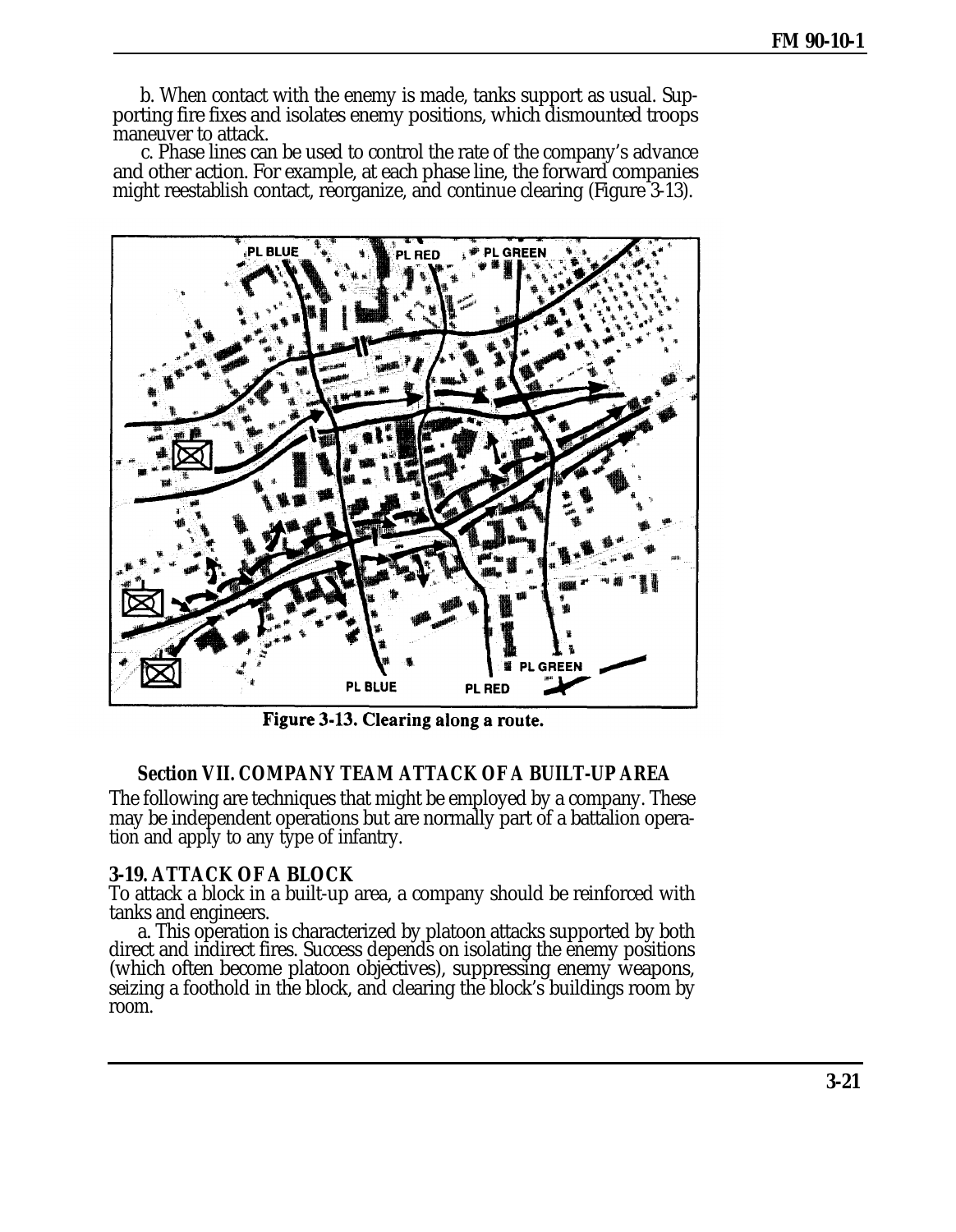(1) Task organization of the company team varies because of the nature of the built-up area. For example, a nonmechanized infantry company fighting in the outskirts of a city might organize as follows:

- Two rifle platoons reinforced with engineers—to assault.
- One rifle platoon—reserve.
- One tank platoon—in support of the assaulting rifle platoons.

(2) In a core or core periphery area, that same company might be organized as follows:

- Two rifle platoons, each with engineers and tanks under the platoon leader's operational control (OPCON)—to assault. (The engineers and tanks are placed under the platoon leader's OPCON due to the independent, isolated combat that can be expected in those areas.)
- One platoon—in reserve.
- All available direct and indirect fire weapons should be used to isolate objective buildings. Direct fire down streets and indirect fire in open areas between buildings helps in the objective isolation.

b. Tanks, machine guns, and other direct fire support weapons fire on the objective from covered positions. These weapons should not be fired for prolonged periods from one position. The gunners should use a series of positions and displace from one to another to gain better fields of fire and to avoid being targeted by the enemy. Direct fire support tasks are assigned as follows:

- Machine guns fire along streets and into windows, doors, and so forth.
- BFVs, tanks, TOWs, and Dragons fire at enemy tanks and other armored vehicles.
- Tanks fire at targets protected by walls, make entrances in buildings, and provide backup against enemy tanks, as required.
- Riflemen engage targets of opportunity.

c. Before an assault, the company commander should employ smoke to conceal the assaulting platoons. He secures their flanks with direct fire weapons and by employment of the reserve, if necessary.

(1) Concealed by smoke and supported by direct fire weapons, an assaulting platoon attacks the first isolated building. The platoon must close on the building quickly while the enemy is still stunned by supporting fire. The company commander must closely coordinate the assault with its supporting fire so that the fire is shifted at the last possible moment.

(2) The squads and platoons clear each building as described in Appendix. After seizing the block, the company consolidates and reorganizes to repel a counterattack or to continue the attack.

(3) A mechanized infantry company team would be organized on similar lines. The assault platoons should be dismounted. The BFV and tanks can provide direct fire support [\(Figure 3-14\)](#page-22-0).

(4) The company commander may or may not use the technique of numbering the buildings in the area of the attack. In the assault of a strongpoint, the strongpoint itself may have the corners lettered to identify enemy forces.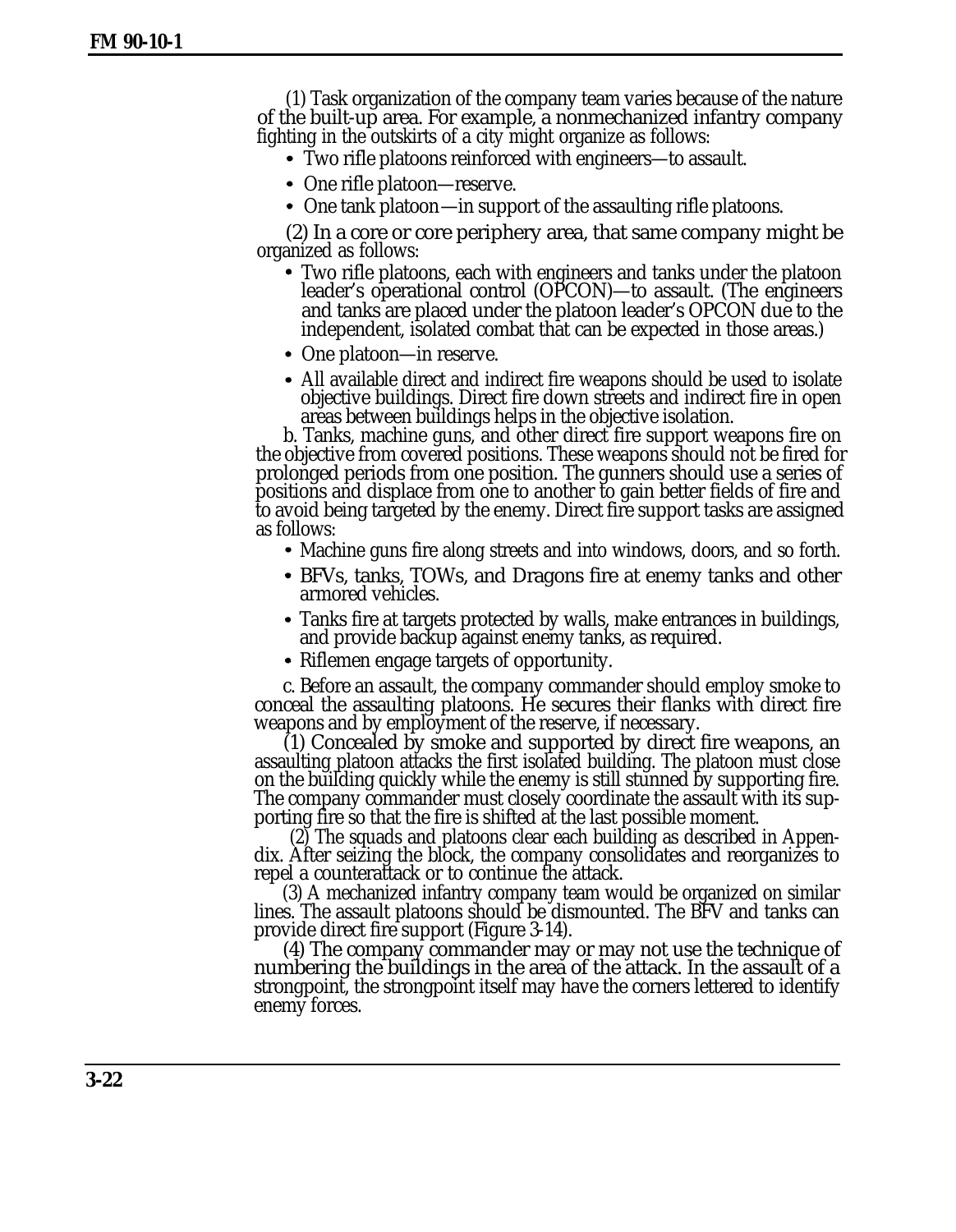<span id="page-22-0"></span>![](_page_22_Figure_1.jpeg)

Figure 3-14. Company attack of a strongpoint.

# **3-20. ATTACK OF AN ENEMY OUTPOST**

The following discussion provides a technique for conduct of a hasty attack on an enemy outpost. The company team commander makes a quick assessment of the factors of METT-T and reacts appropriately to support the commander's intent.

a. The company team commander uses a form of fire and movement. His tanks, BFVs, MK 19s or M2HBs mounted on HMMWVs, and TOWs assume support-by-fire positions from which they can fire on the outpost, keep the enemy from escaping, and destroy any reinforcements.

b. The rifle platoons then move into the area. They do not attack head on, but from a covered route so as to hit the outpost at a vulnerable point. As the platoons approach the outpost, smoke is employed to screen their movement and supporting fires are shifted. Once the platoons close on the outpost, they clear the buildings quickly and consolidate. The company is then ready to continue operations [\(Figure 3-15,](#page-23-0) page 3-24).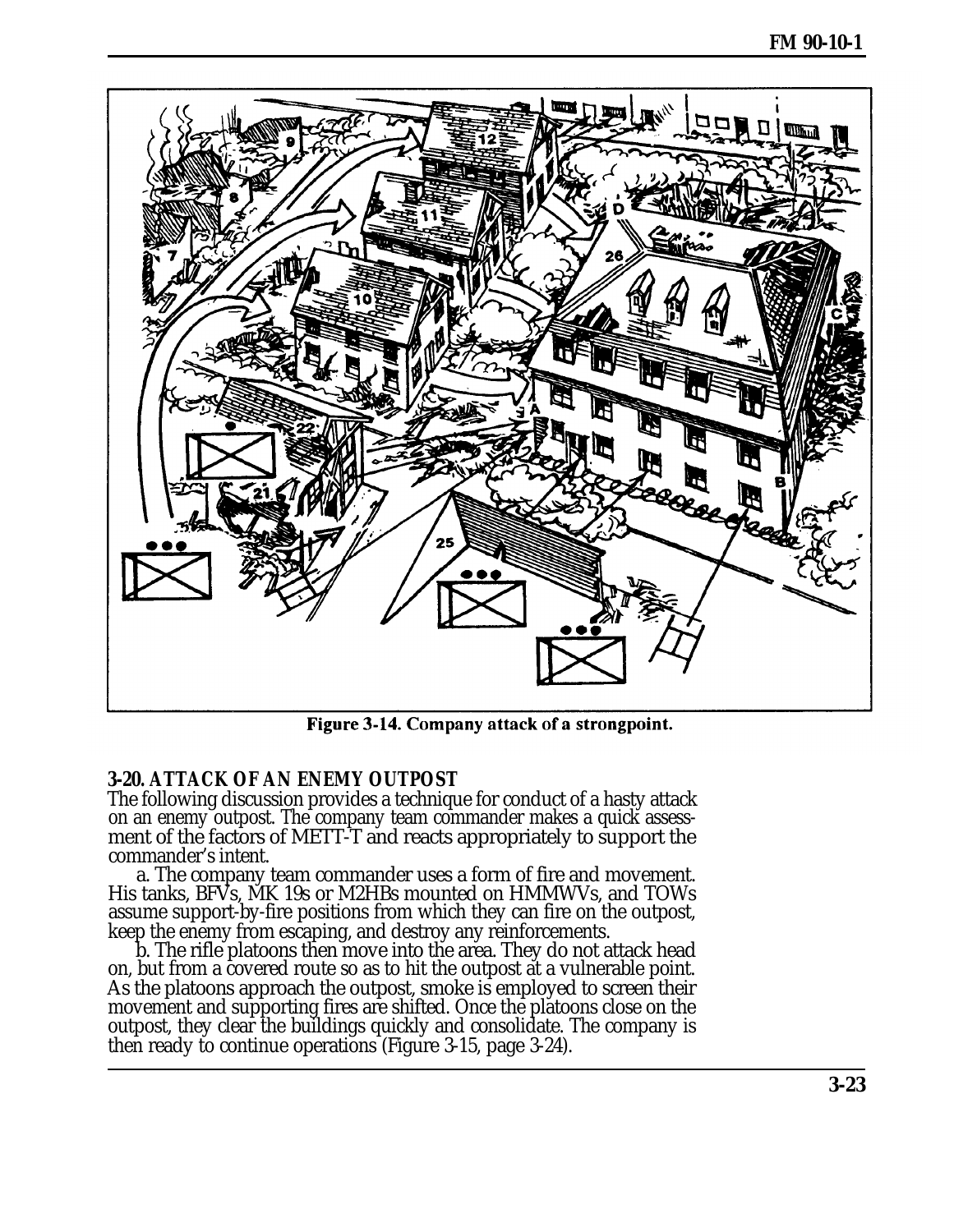<span id="page-23-0"></span>![](_page_23_Figure_1.jpeg)

Figure 3-15. Hasty attack of an outpost.

# **3-21. SEIZURE OF A TRAFFIC CIRCLE**

A company may have to seize a traffic circle either to secure it for friendly use or to deny it to the enemy [\(Figure 3-16\)](#page-24-0). This operation consists of seizing and clearing the buildings that control the traffic circle bringing direct-fire weapons into position to cover it. Routes to overwatch positions for direct fire weapons may have to first be cleared of mines. Enemy avenues of approach into the flanks of the position may have to be mined to prevent enemy use.

a. After gathering all available intelligence on the terrain, enemy, and population, the commander plans for the following steps:

- Isolate the objectives.
- Seize and clear the buildings along the traffic circle under cover of tanks, ATGMs, and machine guns.
- Consolidate and prepare for counterattack.

b. Friendly troops should not venture into the traffic circle until it is under friendly control. A traffic circle is a natural kill zone.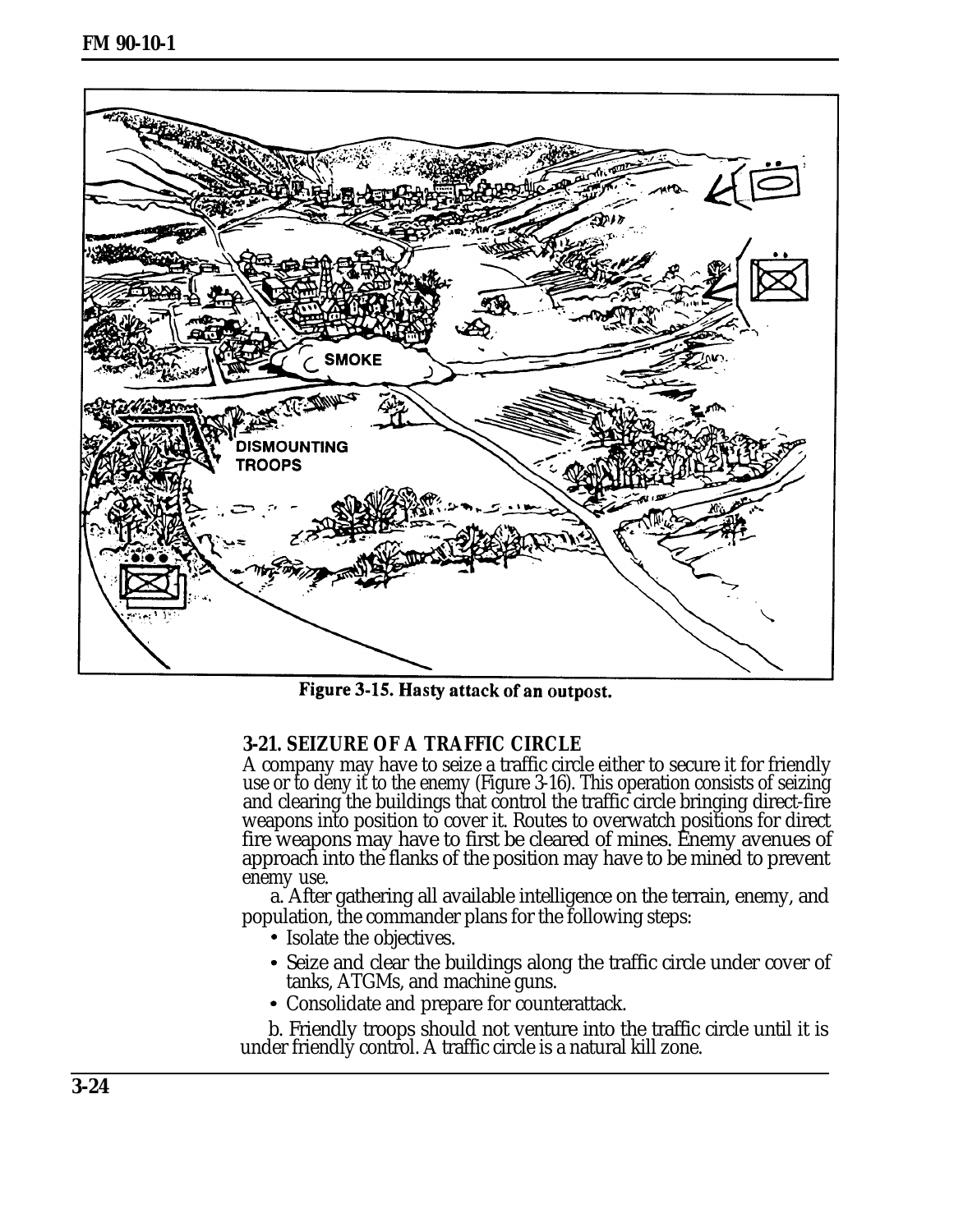- <span id="page-24-0"></span>c. The company should be organized as follows:
- A security element (charged with isolating the traffic circle).
- An assault element reinforced with engineers.
- A support element (providing direct fire support for the assault element) made up of the company's BFVs, TOWs, MK 19s or M2HBs mounted on HMMWVs, and attached tanks occupying an attack-byfire position.
- A reserve.

![](_page_24_Picture_6.jpeg)

Figure 3-16. Seizure of a traffic circle.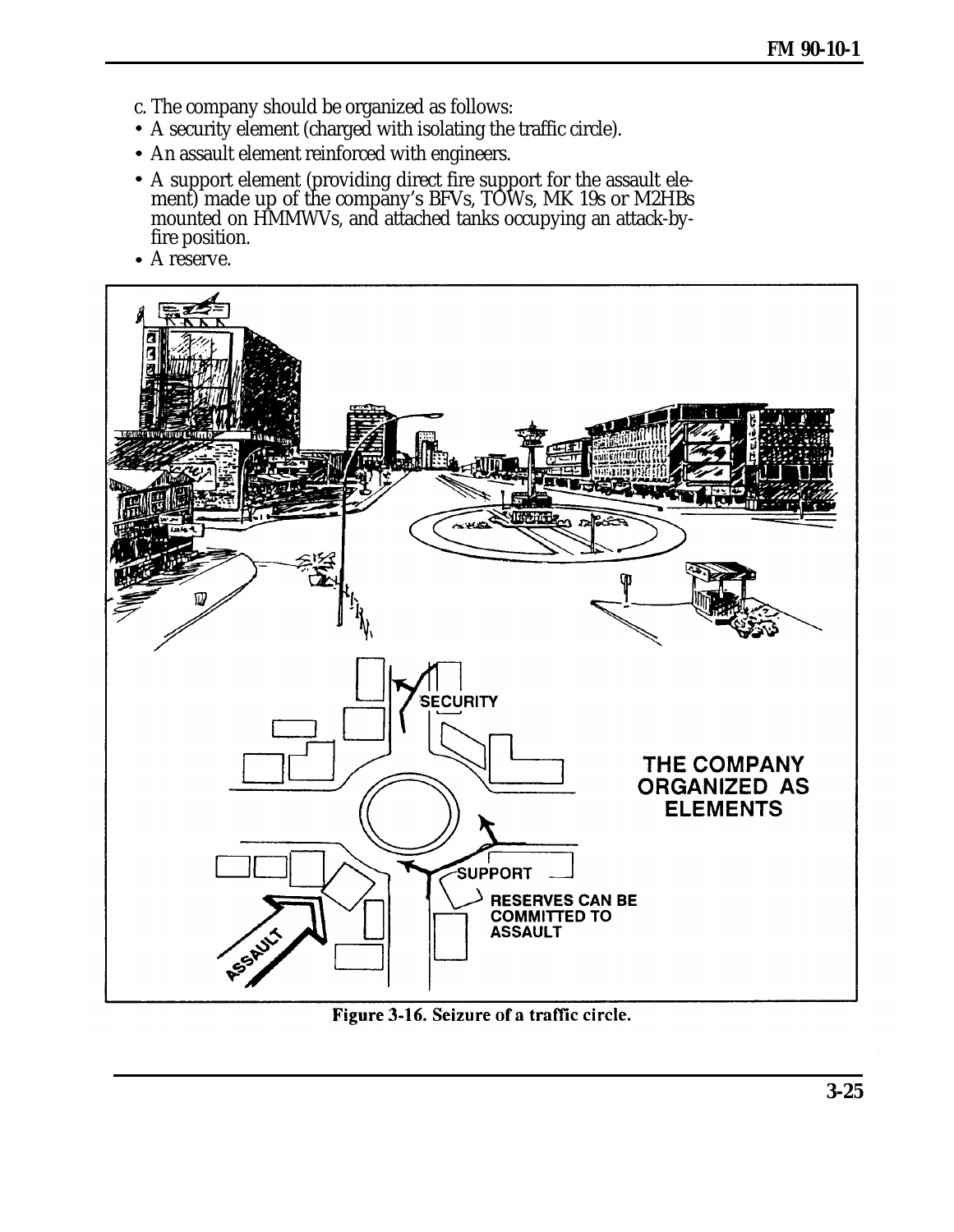d. At various stages in this operation, those roles may change. For example, the assault element may clear buildings until the support element can no longer support it. Then the reserve can be committed to the assault. It may also happen that one of the assault elements is in a better position to isolate the traffic circle. At that time, the isolating element would become part of the assault element.

### **3-22. SEIZURE OF KEY TERRAIN**

Key terrain dominates an avenue of approach or is a location which, if held by either friendly forces or the enemy, will directly affect the operation. A bridge or overpass that spans a canal, a building complex, or, in some cases, the population itself are examples of key terrain in a city. Therefore, seizing such a crossing point intact and securing it for friendly use is a likely mission for an infantry company.

- a. For this mission, an infantry company should—
- Clear the buildings on the near bank that permit a clear view of the bridge and provide good fields of fire for supporting weapons.
- Quickly suppress enemy weapons on the far bank with direct fire.
- Use screening smoke to limit enemy observation and reduce interference with friendly direct fires.
- Seize a bridgehead (buildings that dominate the bridge) on the far bank by an assault across the bridge.
- Secure a perimeter around the bridge so that the engineers can clear any obstacle and remove demolitions on the bridge.

b. The first step in seizing a bridge is to clear the buildings on the near bank. The commander must find out which buildings dominate the approaches to the bridge. Buildings that permit him to employ LAWs, Dragons, machine guns, and riflemen are cleared while supporting fire prevents the enemy from reinforcing his troops on the far bank and keeps enemy demolition parties away from the bridge.

c. In suppressing the enemy's positions on the far bank, priority is given to those positions from which the enemy can fire directly down the bridge. Tanks, BFVs, TOWs, and machine guns mounted on HMMWVs in the light infantry antiarmor platoon or the airborne or air assault antiarmor company are effective in this role. TOWs, Dragons, and, in some cases, LAWs can be used against enemy tanks covering the bridge. The company FSO should plan artillery and mortar fires to suppress infantry and antitank weapons.

d. The objectives of the assaulting platoons are buildings that dominate the approaches to the bridge. One or two platoons assault across the bridge using all available cover while concealed by smoke. They are supported by the rest of the company and attached tanks. Once on the other side, they call for the shift of supporting fire and start clearing buildings. When the first buildings are cleared, supporting fire is shifted again and the assault continues until all the buildings in the objective area are cleared.

e. At this point, the engineers clear the bridge and its approaches of all mines, demolitions, and obstacles. The company commander may expand his perimeter to prepare for counterattack. Once the bridge is cleared, the tanks and other support vehicles are brought across to the far bank [\(Figure 3-17](#page-26-0)).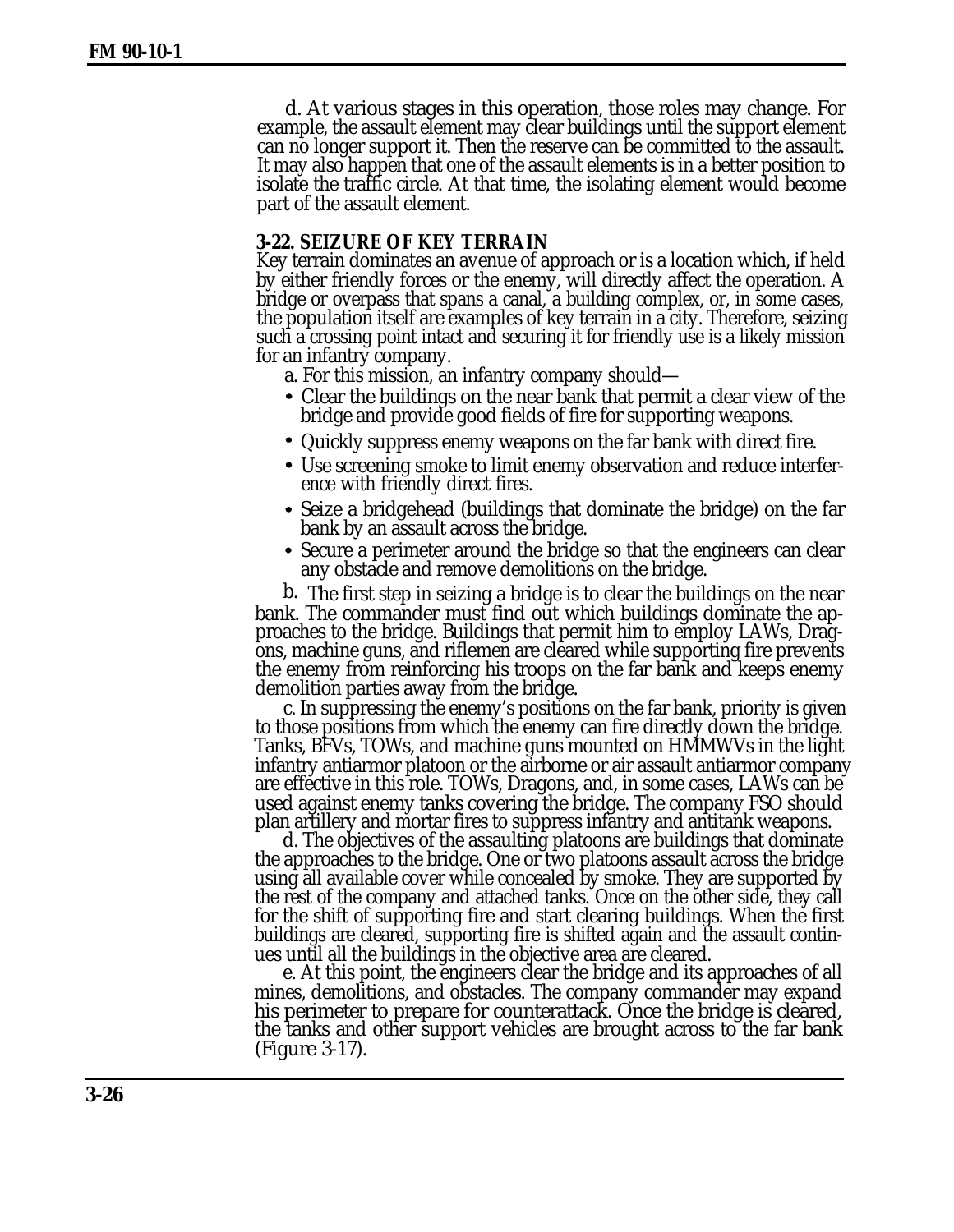<span id="page-26-0"></span>![](_page_26_Picture_1.jpeg)

Figure 3-17. Seizure of a bridge.

# **3-23. RECONNAISSANCE**

In a fast-moving situation, a company may have a movement to contact through a built-up area along a highway. Similarly, a company may have to reconnoiter such a route to prepare for a battalion task force attack. This type of mission can be accomplished by an infantry company of any type with an attached tank platoon, if available.

a. This operation is characterized by alternating periods of rapid movement to quickly cover distances and much slower movement for security. The speed of movement selected depends on the terrain and enemy situation.

b. In open areas where rapid movement is possible, a tank section should lead. In closer terrain, the infantry should lead while overmatched by the tanks. Another infantry platoon and the other tank section should move on a parallel street. Artillery fire should be planned along the route. Engineers accompany the lead platoon on the main route to help clear obstacles and mines.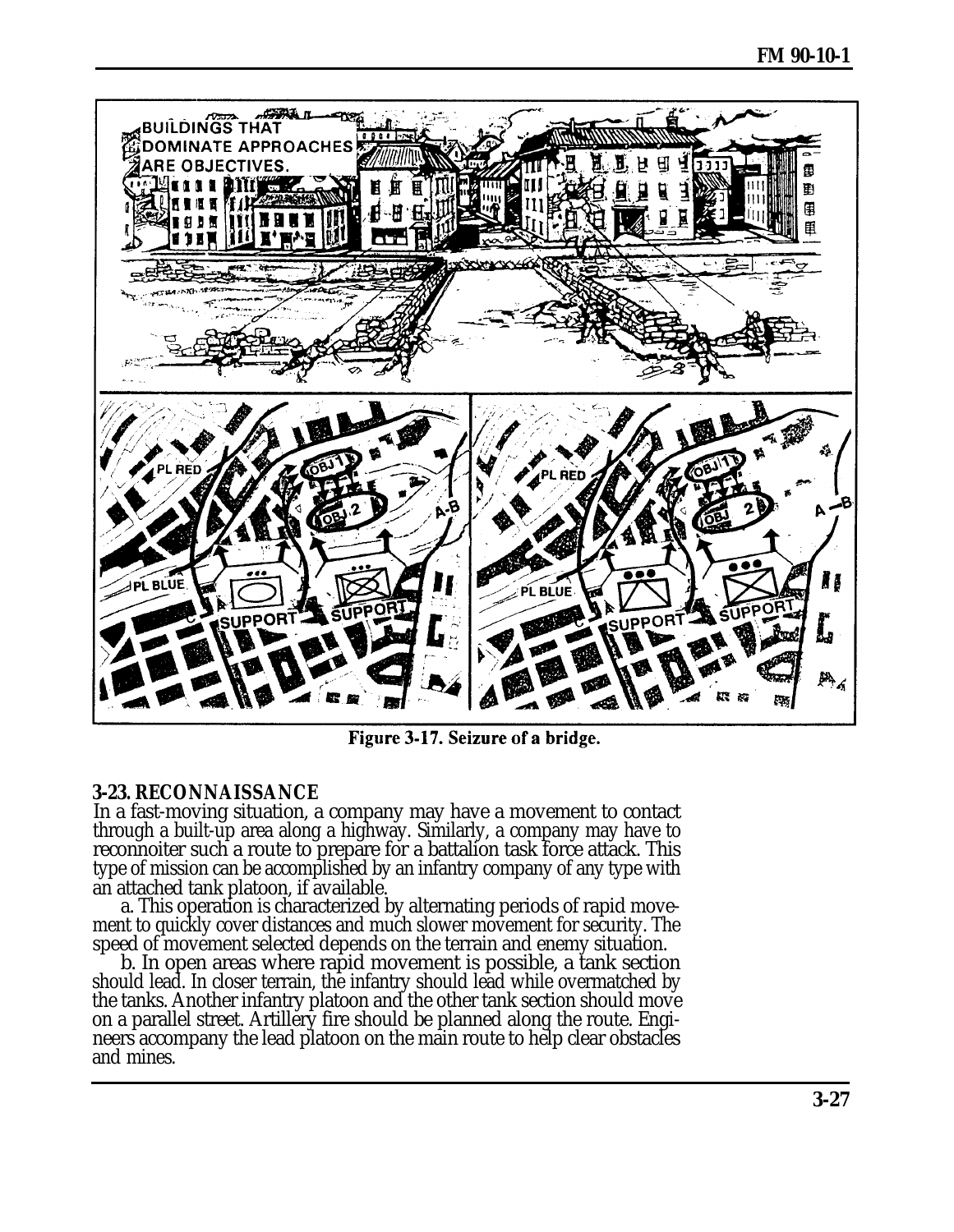c. The team should seize the key points on the highway (crossroads, bridges, and overpasses, and so forth) by a combination of actions:

- Between key points, the team moves with the infantry mounted when contact is not likely.
- At key points or when enemy contact is likely, the team moves dismounted to clear enemy positions or to secure the key point. Tanks and other combat vehicles support the dismounted troops.

d. In peripheral or strip areas, this advance should be on one axis with the lead unit well forward and security elements checking side streets as they are reached. In the city core, this operation is conducted as a coordinated movement on two or three axes for more flank security.

e. Enemy positions can be either destroyed by the team itself or, if the need for speed is great, bypassed, reported, and left to following units.

f. The subunits of the team must coordinate their action. The company commander reports all information collected to the battalion task force (Figure 3-18).

![](_page_27_Picture_7.jpeg)

Figure 3-18. Route reconnaissance for a movement to contact along a highway through a city (commercial ribbon).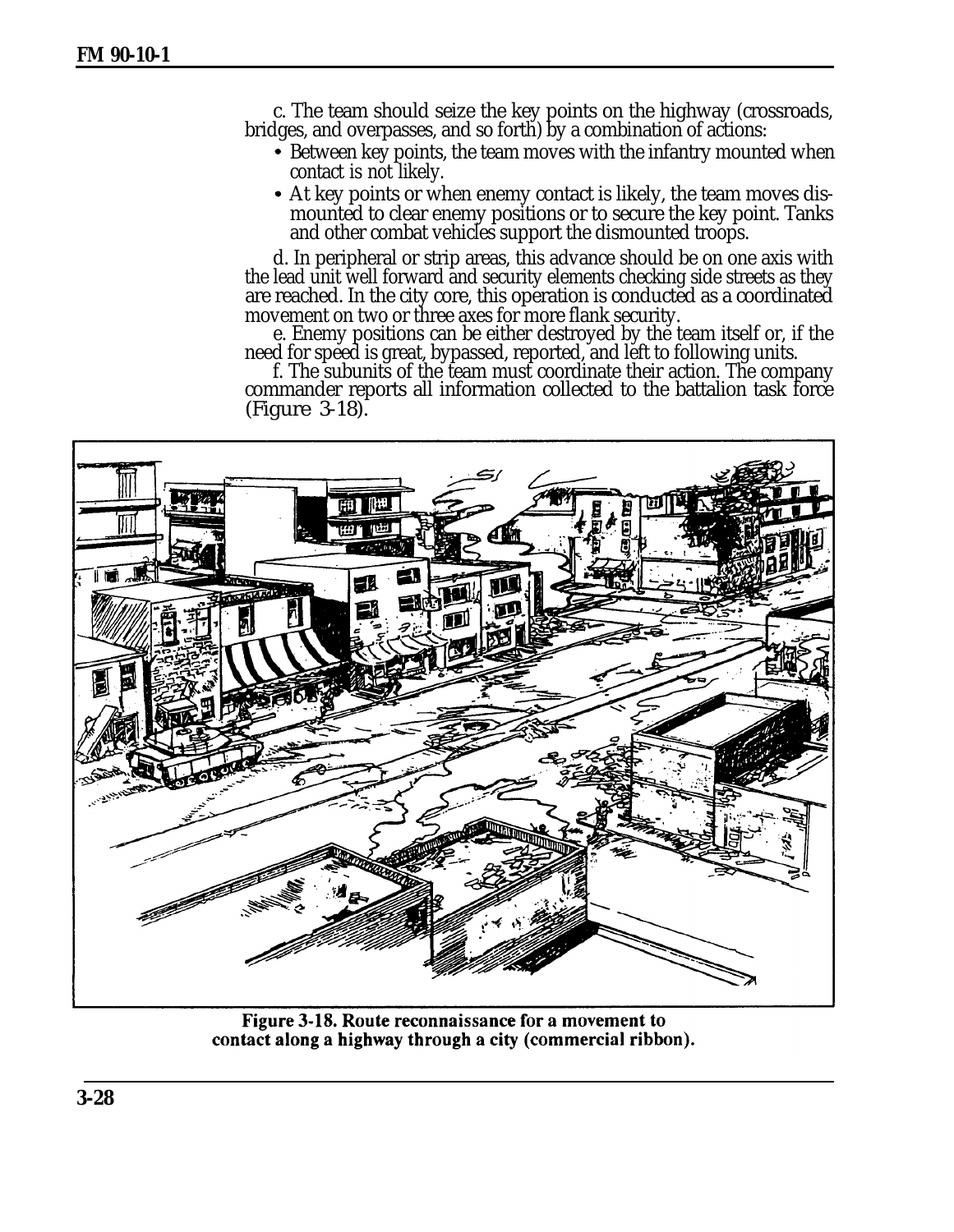# **Section VIII. PLATOON ATTACK OF A BUILT-UP AREA**

Platoons seldom perform independent operations in combat in built-up areas, but because of the type of combat to be expected, they can become isolated and seem to be alone. This section discusses techniques that might be employed by a platoon under such conditions. These operations are conducted as part of a company operation.

#### **3-24. ATTACK OF A BUILDING**

The most common platoon offensive mission in a built-up area is the attack of a building. The platoon must kill the defenders and secure the building.

a. The attack involves isolating the building to prevent the escape or reinforcement of its defenders normally coordinated at company level); suppressing the defenders with BFV 25-mm main gun, tank, machine gun, and mortar fire; entering the building at the least-defended point or through a hole breached by tank fire; and clearing the building. To clear it, troops normally go quickly to the top floor and clear from the top down. There must be close coordination between the assault and support elements of the platoon using radios, telephones, arm-and-hand signals, or pyrotechnics.

(1) If a platoon is attacking a building independently, it should be organized with an assault element, support element, and security element to cover its flanks and rear. In addition to its own support element, the platoon can be supported by BFVs or tanks and other elements of the company.

(2) If one platoon is attacking, supported by the rest of the company, security may be provided by the other rifle platoons. The assault has three steps:

- **STEP 1:** Isolate the building.
- **STEP 2:** Enter the building (secure a foothold).
- **STEP 3:** Clear the building methodically room

by room and floor by floor.

(3) The clearing is performed by the rifle squads, which pass successively through each other (leapfrogging) as rooms and floors are secured. Platoons that clear buildings should be reinforced with engineers to help with demolition clearing [\(Figure 3-19,](#page-29-0) page 3-30).

### **3-25. MOVEMENT DOWN A STREET**

When moving in built-up areas, a platoon follows the same principles of movement as in other areas. However, some movement techniques must be modified to adjust to a built-up area. This discussion focuses on the movement down the street of the lead platoon of a rifle company, either mechanized or nonmechanized.

a. The platoon members must be prepared to return fire immediately. They must also be alert for any signs of the enemy and report this information promptly.

b. The speed of movement depends on the type of operation, terrain, and degree of enemy resistance. In outlying or lightly defended areas, a mechanized infantry platoon proceeds along the street mounted, but sends dismounted men forward to reconnoiter key points (crossroads, bridges). In the center of a built-up area or in situations when there is heavy fighting, the platoon moves on foot with two squads leading—one on each side of the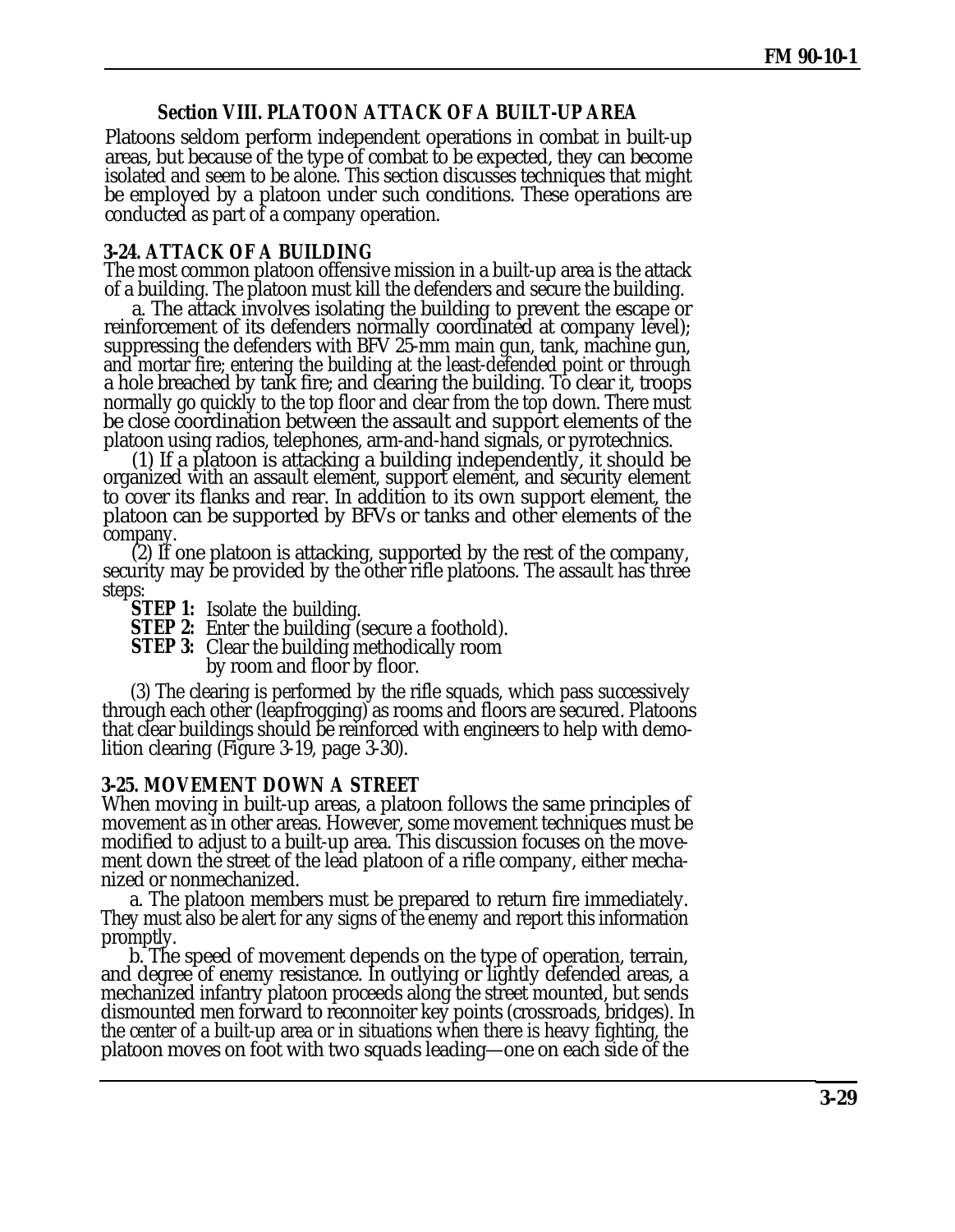![](_page_29_Picture_1.jpeg)

<span id="page-29-0"></span>road, using all cover. They move through the buildings, if feasible, to avoid exposure on the streets. The squads give each other mutual support.

Figure 3-19. Attack of a building.

c. Enemy action against the platoon might consist of an ambush on the street, enfilade fire down the streets, sniper fire from rooftops, or artillery or mortar fire.

d. For protection from those dangers, the platoon should move through buildings and along walls, use tanks for fire support and station men on the roofs or upper stairs for overwatch, and search for defenders in all three dimensions.

e. The platoon should move in two elements: a maneuver element (one squad on narrow streets, two squads on wide streets), which moves forward, scouts danger areas, and closes with the enemy; and an overwatch element (the rest of the platoon and its supporting weapons), which moves behind the maneuver element, secures the flanks and rear, and provides fire support. These two elements, or parts of them, can exchange roles [\(Figure 3-20\)](#page-30-0).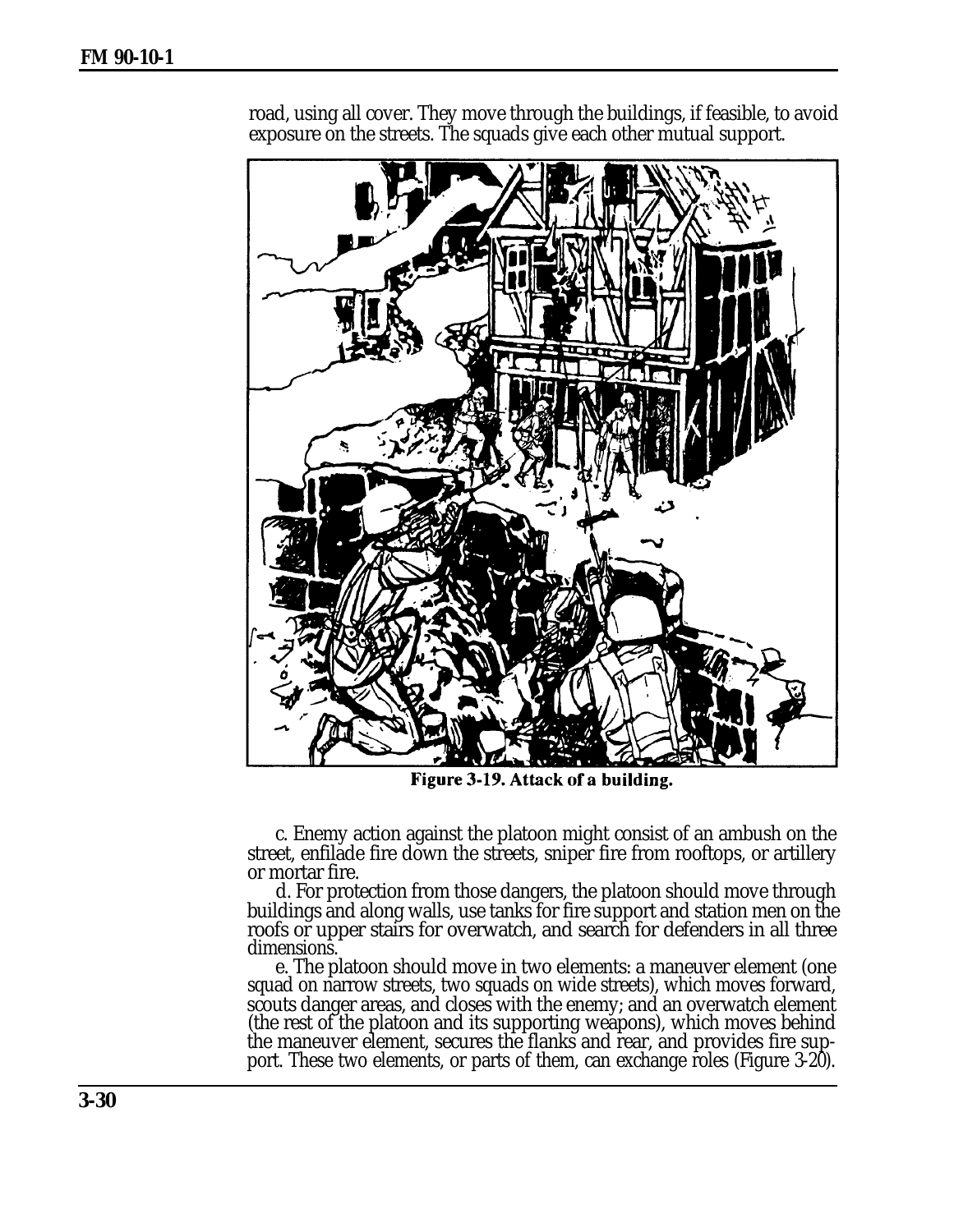<span id="page-30-0"></span>![](_page_30_Figure_1.jpeg)

Figure 3-20. Movement down a street.

# **3-26. COUNTERATTACKS**

A platoon may be given the mission of counterattacking for one of two reasons: to recapture a defensive position or a key point, destroying or ejecting an enemy foothold; or to stop an enemy attack by striking his flank, forcing him to stop and adopt a hasty defense.

a. Platoon counterattacks are planned at company level to meet each probable enemy penetration. They must be well coordinated and executed violently. Preferably, counterattacks should be directed at an enemy flank and supported with direct and indirect fire.

b. In outlying areas, where the terrain is relatively open, a mechanized infantry platoon accompanied by tanks can approach the counterattack objective mounted for speed. The tanks destroy the enemy's tanks and heavy weapons while the infantry dismounts to clear the objective. In central or more congested areas, the tanks progress deliberately, from point to point, providing close support to the dismounted troops. Counterattacks require the following:

- An analysis of the probable avenues of enemy approach.
- Reconnaissance and rehearsal along each counterattack route and of each proposed overwatch position.
- Construction of obstacles and fighting positions to canalize or block the enemy.
- Gaps or lanes through these obstacles if the counterattacks are to be quick enough to affect the action.